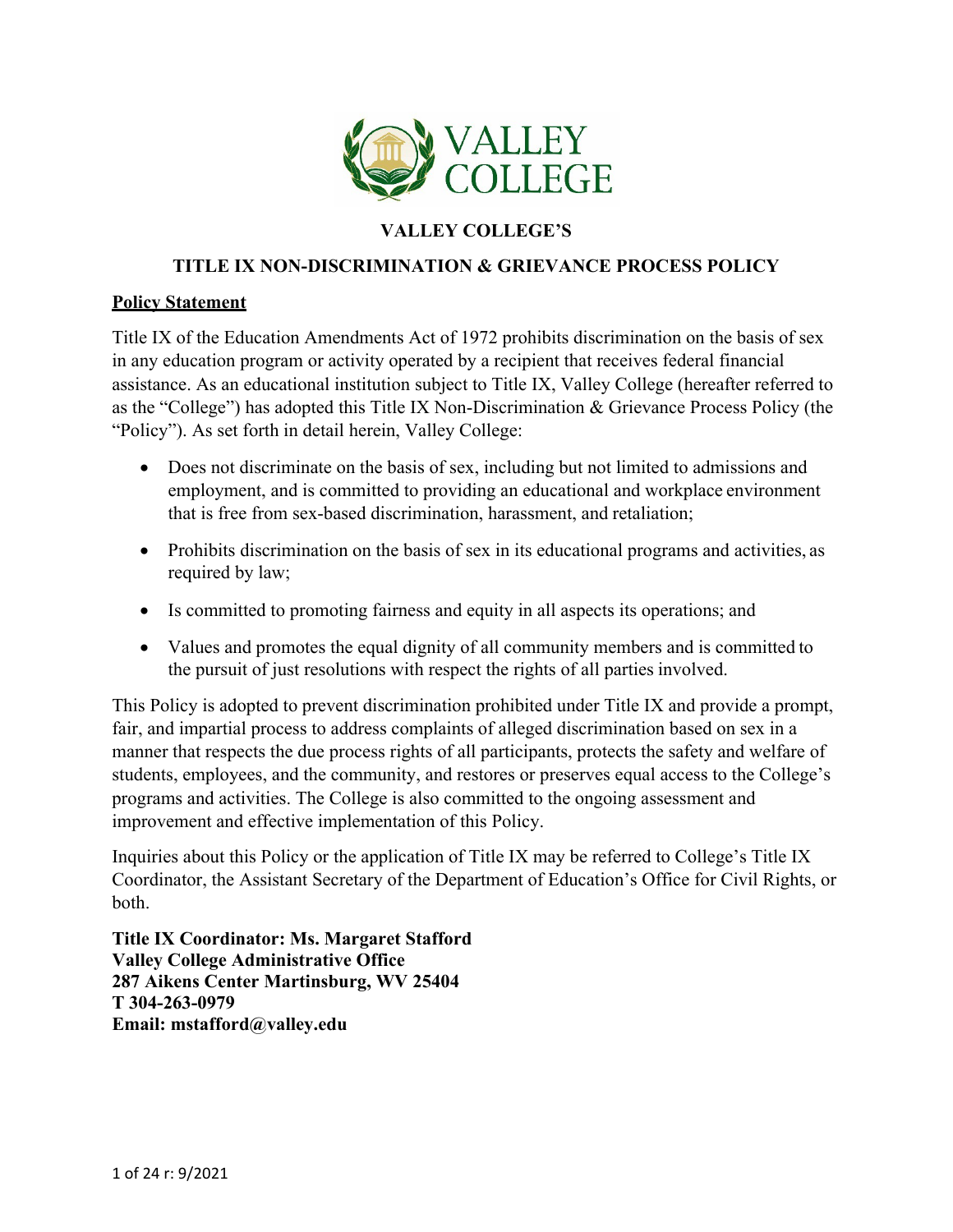**Office for Civil Rights (OCR) U.S. Department of Education Headquarters 400 Maryland Avenue, SW Washington, D.C. 20202-1100 Customer Service Hotline #: (800) 421-3481 Facsimile: (202) 453-6012 TDD#: (877) 521-2172 Email: [OCR@ed.gov](mailto:OCR@ed.gov) Web:<http://www.ed.gov/ocr>**

#### **Ohio**

**Office for Civil Rights,** *Cleveland Office* **U.S. Department of Education 1350 Euclid Avenue Suite 325 Cleveland, OH 44115 Telephone: (216) 522-4970 Facsimile: (216) 522-2573 [Email: OCR.Cleveland@ed.gov](mailto:OCR.Cleveland@ed.gov)**

**West Virginia Office for Civil Rights,** *Philadelphia Office* **U.S. Department of Education The Wanamaker Building 100 Penn Square East, Suite 515 Philadelphia, PA 19107-3323 Telephone: (215) 656-8541 Facsimile: (215) 656-8605 [Email: OCR.Philadelphia@ed.gov](mailto:OCR.Philadelphia@ed.gov)**

#### **Responsibilities of the Title IX Coordinator**

The Title IX Coordinator oversees implementation and enforcement of this Policy, which includes primary responsibility for coordinating the College's efforts related to the intake, investigation, resolution, and implementation of supportive measures to stop, remediate, and prevent discrimination, harassment, and retaliation prohibited under this Policy. The Title IX Coordinator's duties also include education and prevention efforts, as well as training.

The College's Title IX Coordinator is identified below and may be contacted with questions about this Policy, to file a report or formal complaint, or to otherwise assist individuals in ensuring equal access to the educational programs or activities in compliance with Title IX.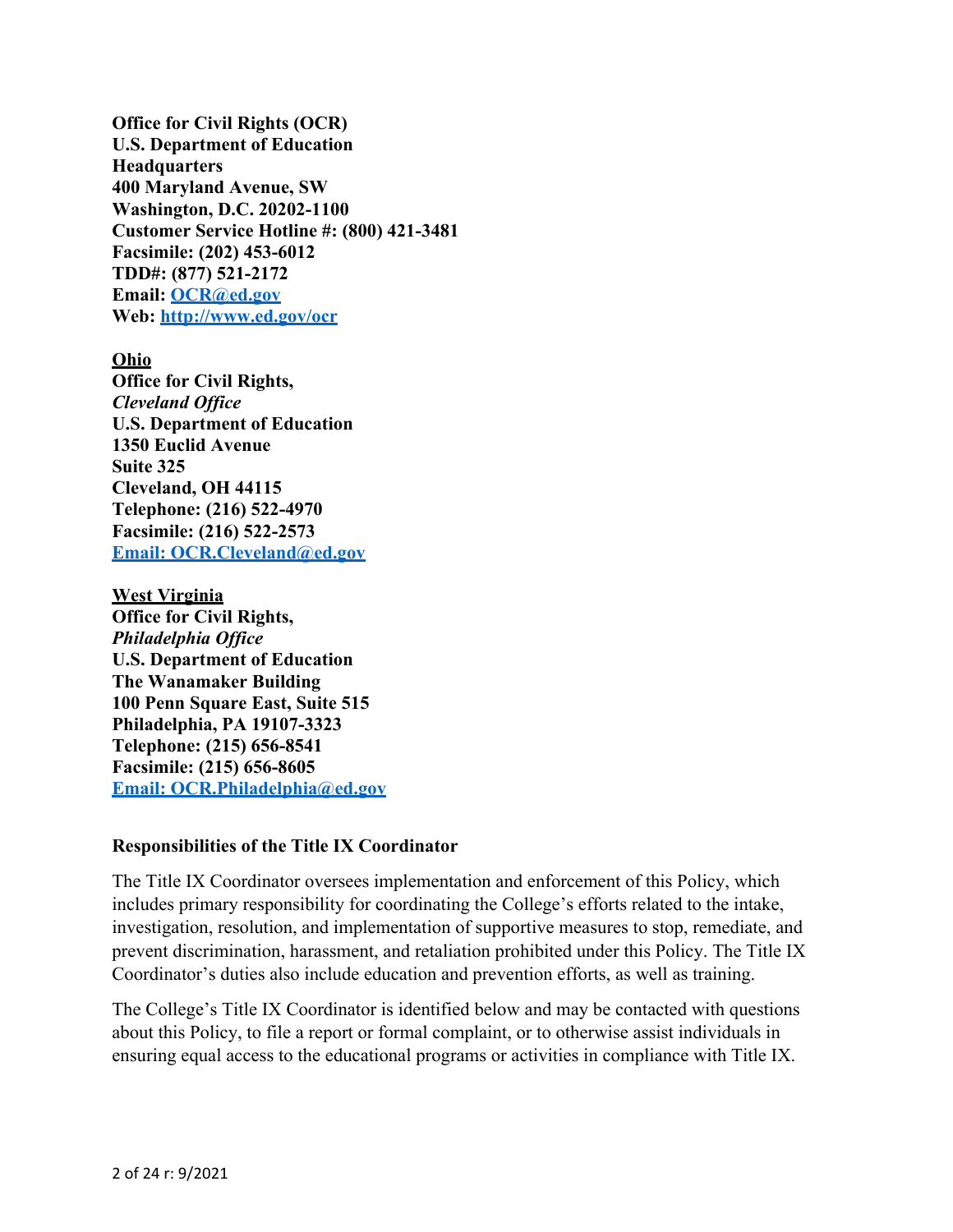**Title IX Coordinator: Ms. Margaret Stafford Valley College Administrative Office 287 Aikens Center Martinsburg, WV 25404 T 304-263-0979 Email: [mstafford@valley.edu](mailto:mstafford@valley.edu)**

#### **Prohibited Conduct**

Sex and gender-based harassment, sexual misconduct, and retaliation ("Prohibited Conduct") in employment and in access to educational opportunities violate:

- Title IX of the Educational Amendments Act of 1972
- Violence Against Women Reauthorization Act of 2013
- The Campus SAVE Act
- The Jeanne Clery Disclosure of Campus Security Policy and Campus Crime Statistics Act ("Clery Act")
- Florida and/Georgia law

All forms of such conduct are prohibited under this Policy, as are attempts or threats to commit Prohibited Conduct.

The following acts are prohibited as "Prohibited Conduct" under this Policy and will be addressed by the College according to this Policy. Deliberately false and/or malicious accusations of harassment, discrimination, or retaliation are serious offenses and will be subject to appropriate disciplinary action.

- **Sex Discrimination**: Discrimination on the basis of an individual's sex. Sex Discrimination also covers sexual harassment and sexual assault.
- **Sexual Harassment**: As defined by the federal Title IX regulations issued by the U.S. Department of Education, conduct on the basis of sex that is:
	- 1. Taken against a person in the United States;
	- 2. Occurs in a College's education program or activity (for purposes of this Policy, the College's educational program or activities includes locations, events, or circumstances, within the U.S., where the College exercises substantial control over both the Respondent and the context in which the alleged sexual harassment or discrimination occurs and also includes any building owned or controlled by the College or by a student organization that is officially recognized by the College. It also includes online, when those behaviors occur in or have an effect on the College's education program and activities or use the College networks, technology, or equipment);
	- 3. Reported by or on behalf of a Complainant who, at the time of the report filing, was participating in or attempting to participate in a College's education program or activity; and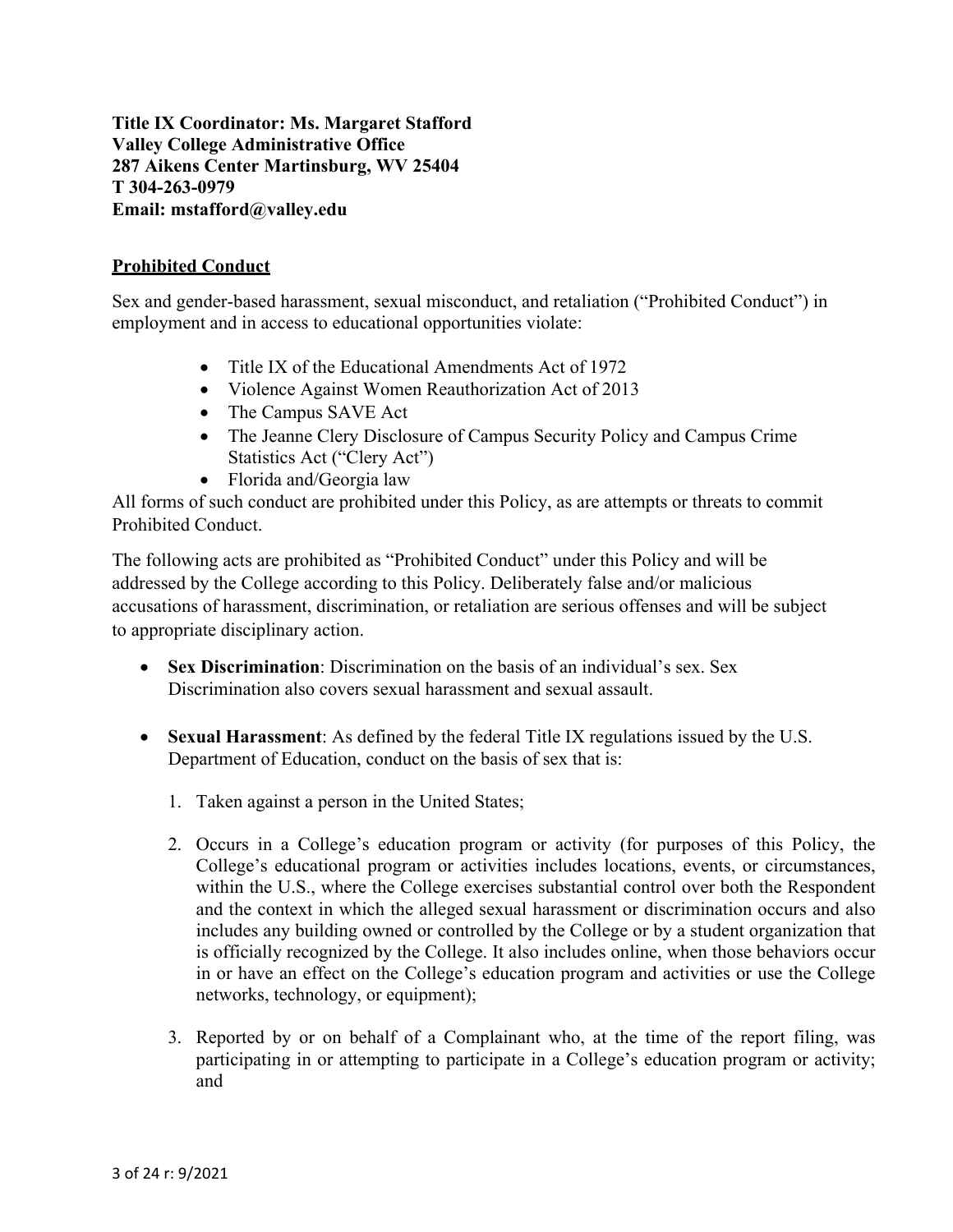- 4. Meets the definition of one of the following categories:
	- a.*Quid Pro Quo Harassment -* An employee conditioning the provision of an aid, benefit, or service of the College on an individual's participation in unwelcome sexual conduct;
	- b.*Hostile Environment -* Unwelcome conduct determined by a reasonable person to be so severe, pervasive, and objectively offensive that it effectively denies a person equal access to the College's education program or activity; or
	- c. "Sexual assault," "dating violence" "domestic violence," or "stalking," as defined below by this Policy."
- **Quid Pro Quo Harassment** *–* An employee conditioning the provision of an aid, benefit, or service of the College on an individual's participation in unwelcome sexual conduct.
- **Hostile Environment** Exists when the conduct is sufficiently severe, pervasive, or persistent that it unreasonably interferes with, limits, or deprives an individual from participating in or benefiting from the College's education or employment programs and/or activities.

For the purposes of this definition:

- o Whether conduct is sufficiently severe, pervasive, or persistent is determined both from a subjective and objective perspective. A hostile environment can be created by oral, written, graphic, or physical conduct. A determination of a hostile environment considers the totality of the circumstances and includes: 1) the degree of interference; 2) the type, frequency, and duration of the conduct; 3) the relationship between the Respondent and the Complainant; 4) the nature and severity of the conduct; 5) whether the conduct was directed at more than one person; 6) whether the conduct arose in the context of other discriminatory conduct; and 7) whether the conduct implicates concerns related to academic freedom or protected speech. A single instance may be sufficient for a finding of a hostile environment if the conduct is serious enough to reasonably support such a finding, particularly if the conduct is physical.
- **Sexual Assault**: An offense classified as a forcible or nonforcible sex offense under the uniform crime reporting system of the Federal Bureau of Investigation (FBI). This includes forcible rape and forcible fondling. Forcible rape is defined as any sexual penetration, no matter how slight, of the vagina or anus or any bodily opening with any body part or object, or oral penetration by a sex organ of another person, without the consent of the victim and committed by force, threat, coercion or through exploitation of another's condition of which Respondent was aware or which a reasonable person would have been aware. Forcible fondling is defined as the touching of the private body parts of another person for the purpose of sexual gratification, forcibly and/or against that person's will or not forcibly or against the person's will in instances where the victim is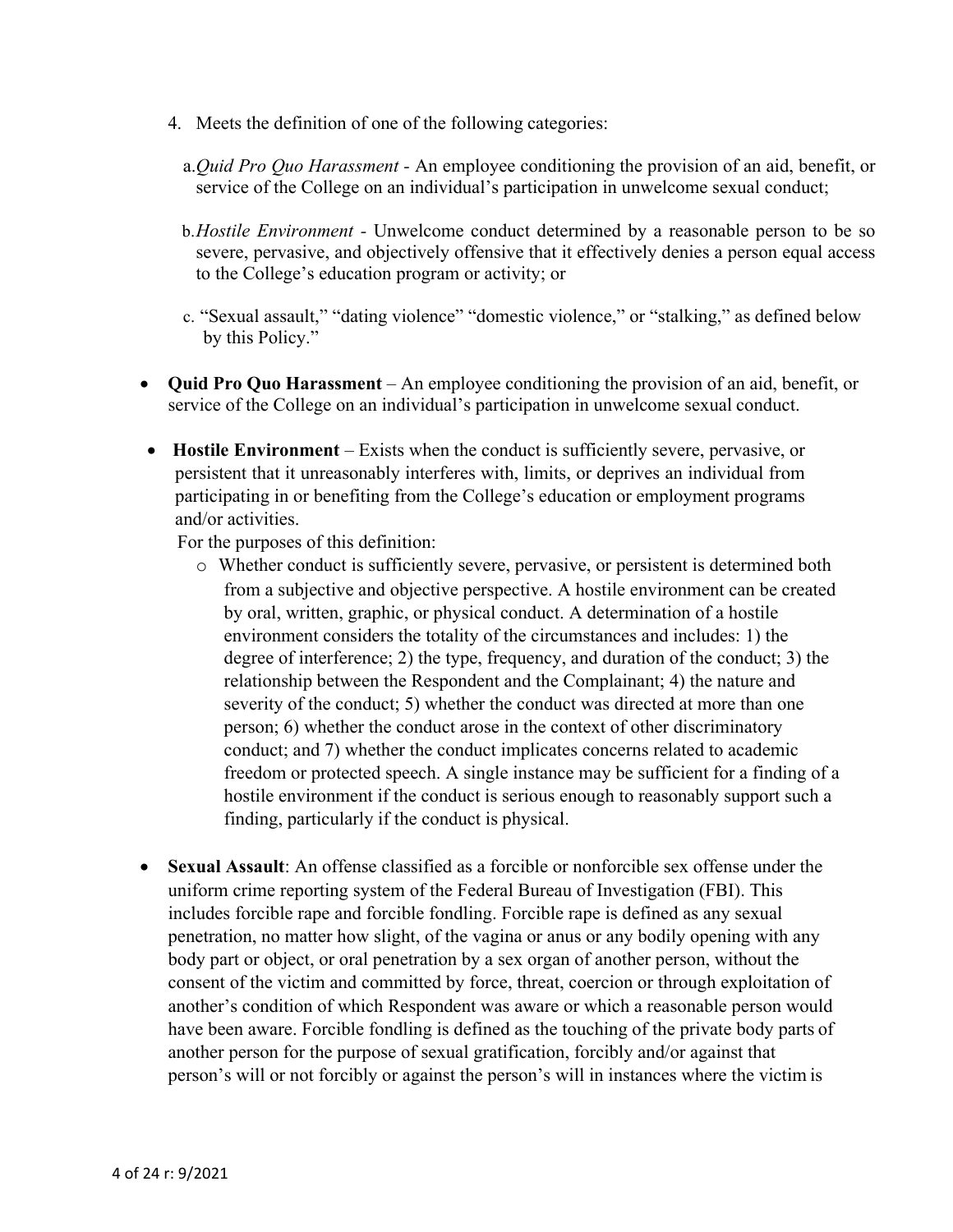incapable of giving consent because of their youth or because of their temporary or permanent mental or physical incapacity.

- **Dating Violence**: Violence committed by a person (1) who is or has been in a social relationship of a romantic or intimate nature with the person subjected to such violence, and (2) where the existence of such a relationship shall be determined based on a consideration of the following factors: (1) the length of the relationship; (2) the type of relationship; and (3) the frequency of interaction between the persons involved in the relationship. Violence can encompass a broad range of behavior including, but not limited to, physical violence, sexual violence, psychological and/or emotional violence, and economic abuse. It may involve one act or an ongoing pattern of behavior and may take the form of threats, assault, property damage, violence, or threats of violence to one's self, a sexual or romantic partner, or to the family members or friends of the sexual or romantic partner.
- **Domestic Violence**: A felony or misdemeanor crime of violence committed by: 1) a current or former spouse or intimate partner of the victim; 2) a person with whom the victim shares a child in common; 3) a person who is cohabiting with, or has cohabitated with, the victims as a spouse or intimate partner; 4) a person similarly situated to a spouse of the victim; or 5) any other person against an adult or youth victim who is protected from that person's acts under the domestic or family violence state laws or the laws of the jurisdiction in which the crime was committed. Violence can encompass a broad range of behavior including, but not limited to, physical violence, sexual violence, psychological and/or emotional violence, and economic abuse. It may involve one act or an ongoing pattern of behavior and may take the form of threats, assault, property damage, violence, or threats of violence to one's self, a sexual or romantic partner, or to the family members or friends of the sexual or romantic partner.
- **Stalking**: Engaging in a course of conduct, on the basis of sex, directed at a specific person that would cause a reasonable person to fear for the person's safety, or the safety of others; or suffer substantial emotional distress.

For the purposes of this definition:

- o Course of conduct means two or more acts, including, but not limited to, acts in which the Respondent directly, indirectly, or through third parties, by any action, method, device, or means, follows, monitors, observes, surveils, threatens, or communicates to or about a person, or interferes with a person's property.
- o Reasonable person means a reasonable person under similar circumstances and with similar identities to the Complainant.
- o Substantial emotional distress means significant mental suffering or anguish that may but does not necessarily require medical or other professional treatment or counseling.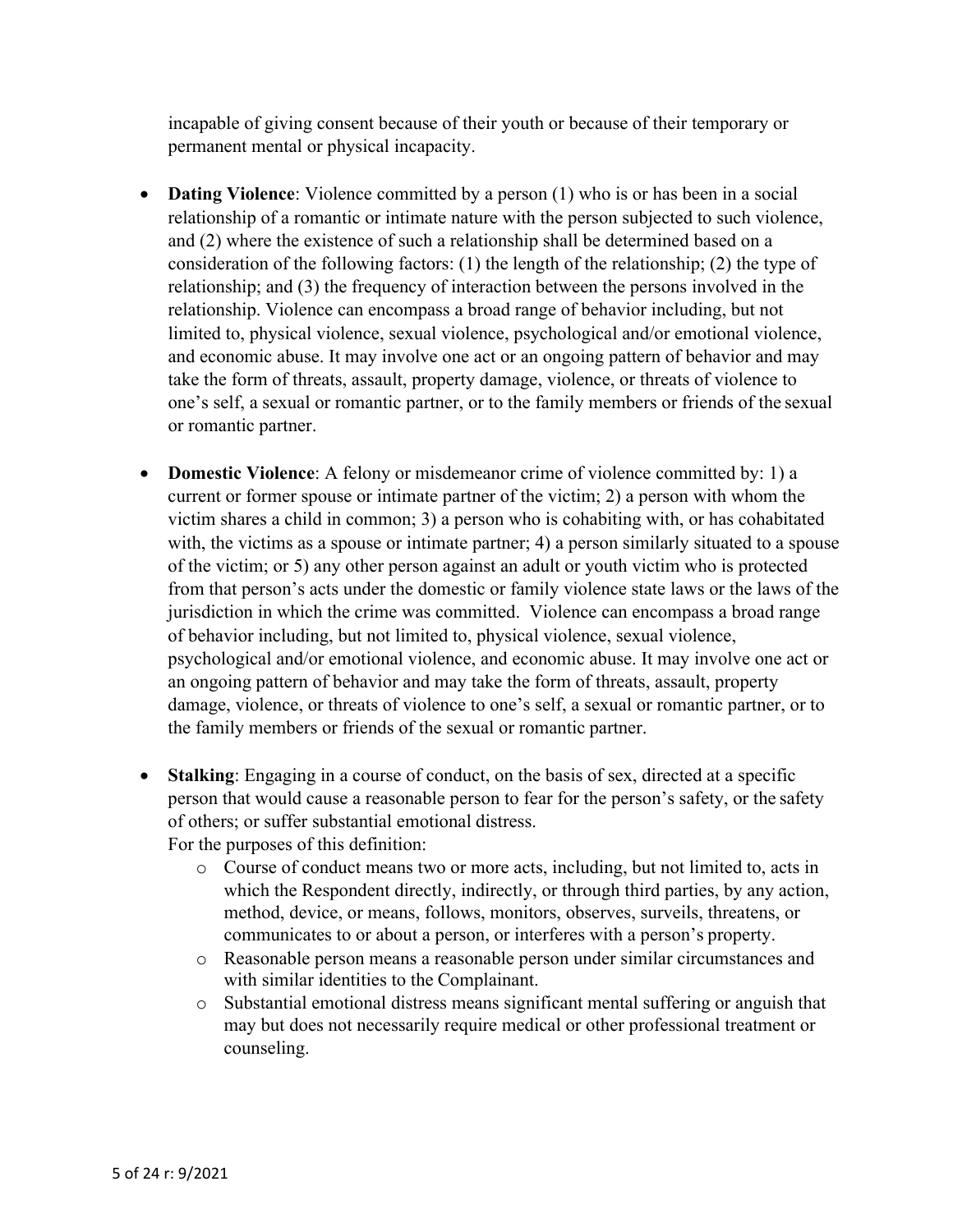• **Sexual Misconduct**: Sexual Misconduct is generally defined as sexual conduct that occurs by force or threat of force or without affirmative consent, including where the person is incapacitated. This definition encompasses a range of sexual conduct including sexual harassment, sexual assault, dating violence, domestic violence, non-consensual sexual contact, sexual exploitation, and stalking.

#### **Force, Coercion, Consent, and Incapacitation**

As used in the offenses above, the following definitions and meanings apply:

**Force**: Force is the use of physical violence and/or physical imposition to gain sexual access. Force also includes threats, intimidation (implied threats), and coercion that is intended to overcome resistance or produce consent.

Sexual activity that is forced is, by definition, non-consensual, but non-consensual sexual activity is not necessarily forced. Silence or the absence of resistance alone is not consent. Consent is not demonstrated by the absence of resistance. While resistance is not required or necessary, it is a clear demonstration of non-consent.

**Coercion***:* Coercion is unreasonable pressure for sexual activity. Coercive conduct differs from seductive conduct based on factors such as the type and/or extent of the pressure used to obtain consent. When someone makes clear that they do not want to engage in certain sexual activity, that they want to stop, or that they do not want to go past a certain point of sexual interaction, continued pressure beyond that point can be coercive.

**Consent:** Words or actions demonstrating a knowing, willful, unambiguous, and voluntary agreement to engage in mutually agreed-upon sexual activity. Consent is determined based on the totality of the circumstances. Consent to some sexual contact (such as kissing and fondling) cannot be presumed to be consent for other sexual activity (such as sexual intercourse). A current or previous intimate relationship is not sufficient to constitute consent. Silence, passivity, or the absence of resistance alone is not consent. It is important to not make assumptions regarding whether a partner has consented to a sexual act. A person can withdraw consent at any time during sexual activity by expressing in words or actions that he or she no longer wants the act to continue, and, if that happens, the other person must stop immediately. Consent cannot be obtained by force, threat, duress, coercion, misuse of professional authority/status, by ignoring or acting in spite of the objections of another, or by taking advantage of the incapacitation of another.

A person cannot consent if he or she is under the age of 16, is unable to understand what is happening, or is disoriented, helpless, asleep, or unconscious for any reason, including due to alcohol or other drugs. An individual who knowingly acts sexually upon another person who is physically or mentally incapacitated has violated this Policy.

**Incapacitation:** A state where an individual lacks the physical and/or mental ability to make informed, rational judgments and decisions (e.g., to understand the "who, what, when, where, why, or how" of their sexual interaction). Incapacity could result from mental disability, involuntary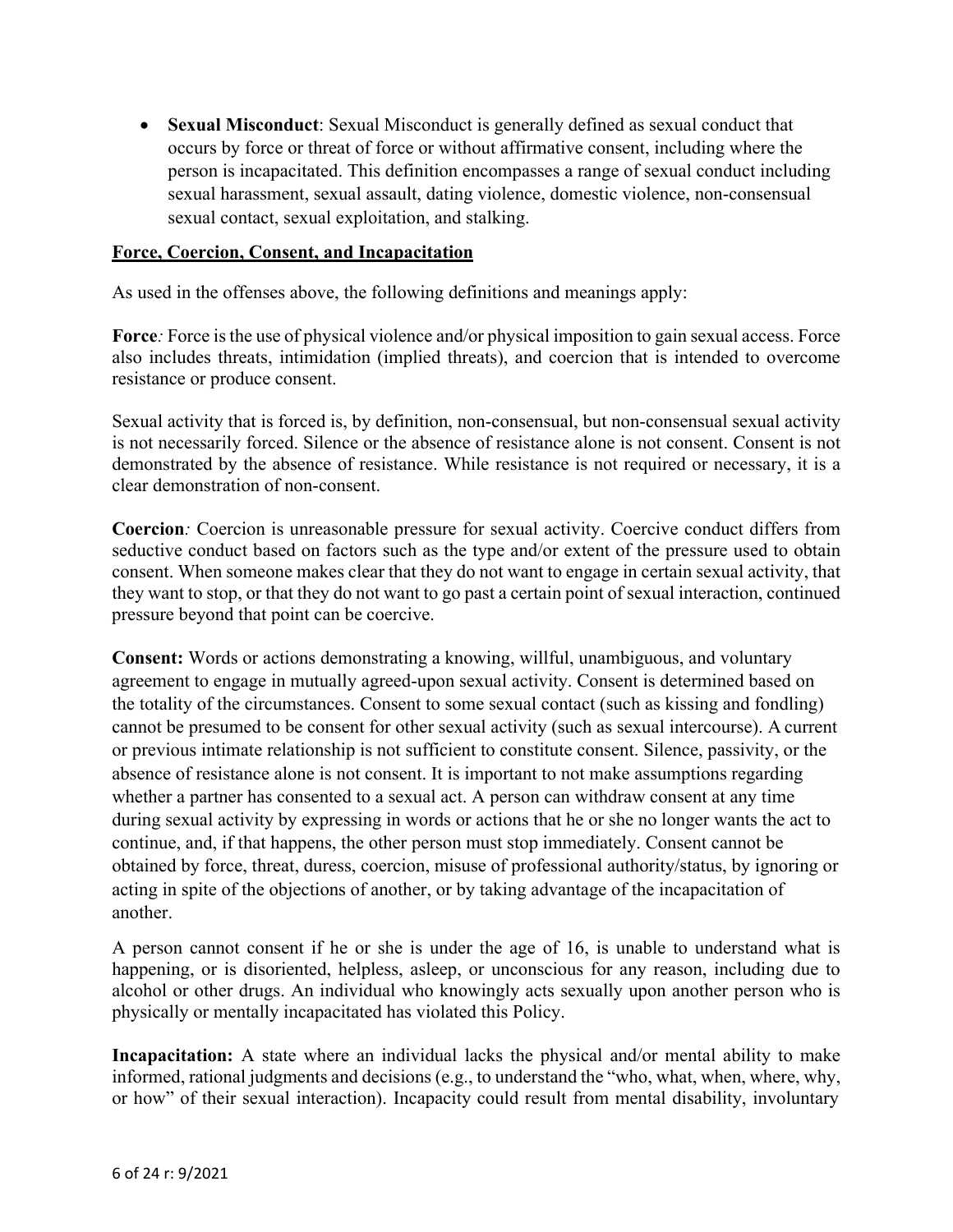physical restraint, and/or from the consumption of alcohol or other incapacitating drugs. A person can be intoxicated without being incapacitated.

It is a defense to an alleged sexual assault violation that the Respondent neither knew nor should have known the Complainant to be physically or mentally incapacitated. "Should have known" is an objective, reasonable person standard which assumes that a reasonable person is both sober and exercising sound judgment.

## **Retaliation**

Intimidation, threats, coercion, or discrimination against any individual for the purpose of interfering with any right or privilege secured by applicable civil rights law and/or this Policy, or because the individual has made a Report or Complaint, testified, assisted, or participated or refused to participate in any manner in an investigation, proceeding, or hearing under applicable civil rights law and/or this Policy. Retaliation includes intimidation, threats, coercion, or discrimination, including charges against an individual for code of conduct violations that do not involve discrimination or harassment, but arise out of the same facts or circumstances as a Report or Complaint of prohibited conduct, or a Report or Complaint of prohibited conduct, for the purpose of interfering with any right or privilege secured by Title IX or this Policy. Retaliation can be committed by or against any individual or group of individuals, including a Respondent or Complainant

Retaliation does not include the exercise of rights protected under the First Amendment, good faith actions lawfully pursued in response to an allegation of a violation of this Policy, or charging an individual with a code of conduct violation for making a materially or deliberately false statement or accusation in the course of a proceeding under this Policy, provided that a determination regarding responsibility, alone, is not sufficient to conclude that any party made a materially false statement in bad faith.

## **How to Make a Report or Formal Complaint of an Alleged Title IX Violation**

Any person may report alleged sex discrimination, sexual harassment, or retaliation to the Title IX Coordinator, irrespective of whether the reporting person is the alleged victim of such conduct. A Report is differentiated from a Formal Complaint ("Complaint"), which is a document filed/signed by the Complainant or signed by the Title IX Coordinator alleging sexual harassment and requesting that the College investigate the allegation(s) and implement the College's Grievance Process. A report or complaint may be filed with the Title IX Coordinator in person, by mail, or by electronic mail at any time (including during non-business hours), using the contact information in the section above or as described below:

**Title IX Coordinator: Ms. Margaret Stafford Valley College Administrative Office 287 Aikens Center Martinsburg, WV 25404 T 304-263-0979 Email: [mstafford@valley.edu](mailto:mstafford@valley.edu)**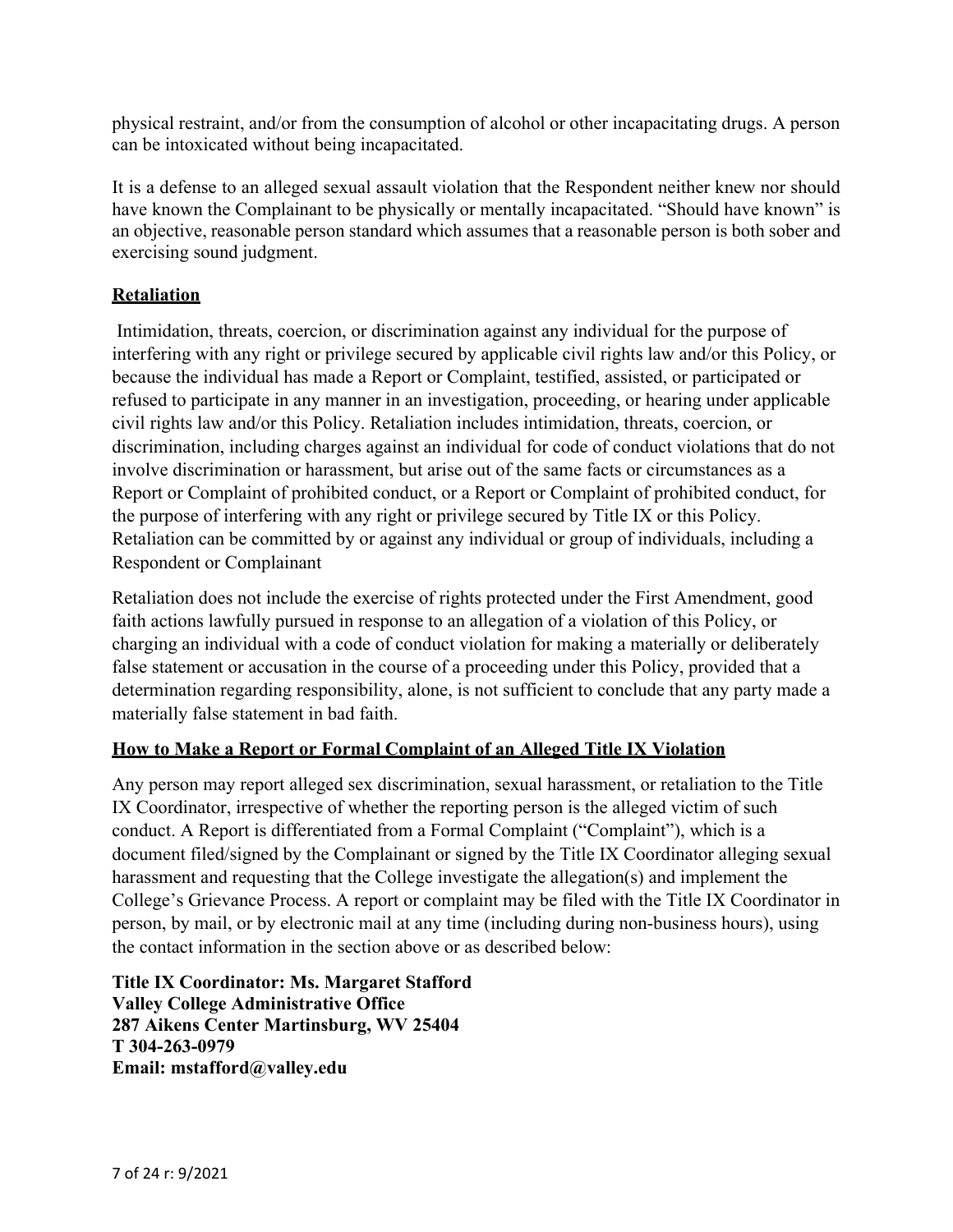The College strongly encourages all individuals to report any conduct that may be considered criminal to local law enforcement, in addition to reporting to the College. Reports to the College and criminal reports may be made simultaneously.

In some instances, a Complaint may be signed by the Title IX Coordinator that alleges a potential violation of this Policy and requests that the College investigate the allegation or allegations. The Complaint must state the specific allegations to be investigated, as well as the scope of the investigation. Where the Title IX Coordinator signs a Complaint, the Title IX Coordinator is not a Complainant and must comply with the requirements of these Procedures.

# **The School's Mandatory Response Obligations**

The College's mandatory response obligations under this Policy arise when the College has Actual Knowledge of conduct that may constitute sexual discrimination, harassment, or retaliation, as defined herein. Actual Knowledge occurs when the Title IX Coordinator or a School official with authority to implement corrective measures ("OWA") becomes aware of the potential occurrence of such conduct. Actual notice received by any of these OWAs constitutes Actual Knowledge upon which the College's mandatory response obligations arise under this Policy.

If an individual discloses Prohibited Conduct to any OWA, they must report to the Title IX Coordinator all relevant details about the alleged conduct. Additionally, to the extent either the Complainant and/or Respondent are the College's employees, OWA must also notify the College's Human Resources Department. The following employees have been identified and designated as:

- Vice Presidents
- Campus Directors
- Directors of Academic Affairs

## **Anonymous Report or Complaint**

If a Complainant makes a report anonymously, it will be investigated by the College to the extent possible, both to assess the underlying allegation(s) and to determine if Supportive Measures or Remedies can be provided. Anonymous reports typically limit the College's ability to investigate and respond, depending on what information is shared. In some situations, the Title IX Coordinator may proceed with the issuance of a Formal Complaint even when the Complainant's report has been made anonymously.

## **Time Limits on Reporting**

There is no time limitation on making a report or Complaint. However, acting on reports or Complaints is significantly impacted by the passage of time and occurrence of other events (including, but not limited to, the rescission or any revision of this Policy), and is at the discretion of the Title IX Coordinator, who may, among other things, document allegations for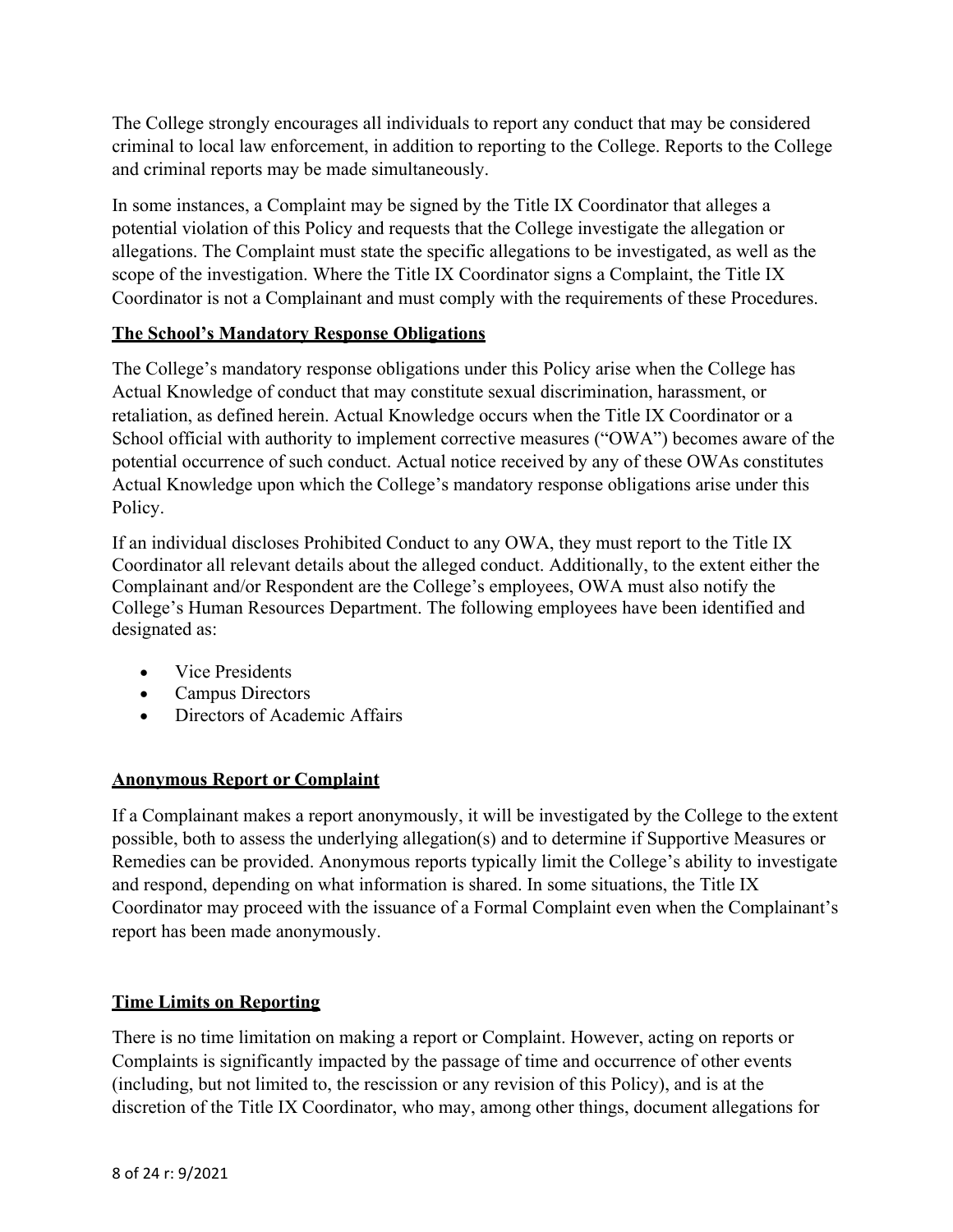future reference, offer supportive measures and/or Remedies, and/or engage in informal or formal action, as appropriate. Additionally, if the Respondent is no longer subject to the College's jurisdiction and/or significant time has passed, the ability to investigate, respond, and provide Remedies may be more limited or impossible.

# **Privacy and Confidentiality**

The College will undertake reasonable efforts to preserve the confidentiality of Reports and Complaints except as provided herein and as necessary to effectuate this Policy, or as permitted by the Family Educational Rights and Privacy Act (FERPA), 20 U.S.C. 1232g; FERPA regulations, 34 CFR part 99, or as required under applicable law to carry out the purposes of any arising investigation, hearing, or judicial proceeding. Privacy generally means that information related to a report of Prohibited Conduct will only be shared with those individuals who have a "need to know." These individuals will be instructed to be discreet and respect the privacy of all individuals involved. The College does not restrict the ability of either party to a Complaint to discuss an investigation with other individuals.

The potential Complainant has the right to request that the Title IX Coordinator not share their name (or other identifiable information) with the Respondent, or that the Title IX Coordinator take no action in response to a Report. Title IX Coordinator, as appropriate, have the responsibility for evaluating confidentiality requests. If the potential Complainant makes such a request, the Title IX Coordinator will balance the request with its dual obligation to provide a safe and non-discriminatory environment for all College's community members, and to remain true to principles of due process and fundamental fairness that require the College to provide the Respondent with notice of the allegations and an opportunity to respond before action is taken against the Respondent. The Title IX Coordinator will make this determination consistent with the following considerations: 1) the seriousness of the conduct; 2) the respective ages and roles of the Complainant and the Respondent; 3) whether there have been other Complaints against the Respondent; and 4) the right of the Respondent to receive notice and relevant information before disciplinary action is sought.

# **Consolidated Complaints**

If a Complaint involves one or more Complaint, Complainant and/or Respondent and allegations arising out of the same set of circumstances, the College may elect to consolidate complaints.

## **Preservation of Evidence**

Because sexual misconduct (see definition above) may involve physical trauma and is a crime, individuals who have experienced sexual violence are urged to seek medical treatment as soon as possible. They are strongly encouraged to preserve all physical and digital evidence of the violence. This may be needed to prove criminal sexual violence, or for obtaining a protective order. Individuals who have experienced sexual violence should not shower, bathe, douche, eat, drink, wash their hands, or brush their teeth until after they have had a medical examination. They should save all the clothing they were wearing at the time of the incident. Each item of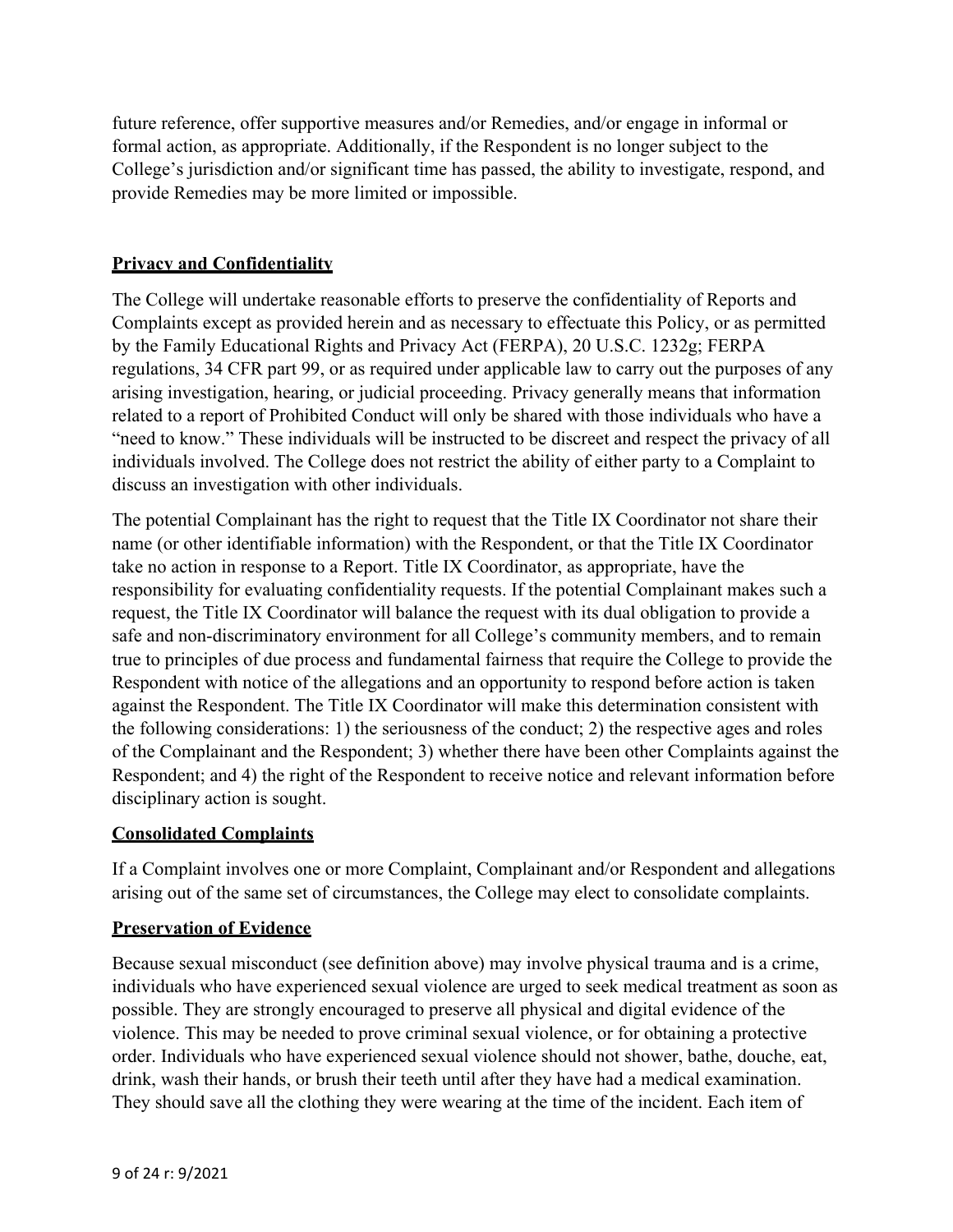clothing should be placed in a separate paper bag (not plastic). They should not clean or disturb anything in the area where the sexual violence occurred. Digital evidence relating to the incident, such as texts, emails, and social media posts, should be also be preserved.

#### **Conflicts of Interest or Bias**

Both parties have a right to an investigation and resolution process free of conflicts of interest or bias by any College employee or official involved in the process, including the Title IX Coordinator, Investigator, or any person designated by the College to facilitate an informal resolution process. The College employee or official involved in the process must not have and should disqualify themselves in a matter or proceeding in which the member's impartiality might reasonably be questioned, including but not limited to instances where:

- 1. The member has a personal bias or conflict of interest concerning a participant in the process, or has personal knowledge of disputed facts concerning the matter;
- 2. The member has a personal bias or prejudice against Complainants or Respondents generally;
- 3. The member was directly involved in the matter in controversy, or a subordinate whom the member previously supervised is involved in the matter, or the member was a witness to the matter;
- 4. The member or a person in his or her family is related to a participant in the process.

Failure of a College employee or official to disqualify themselves or notify the Title IX Coordinator of potential conflicts of interest is considered a violation of this Policy.

## **Complaint Dismissal**

#### *Mandatory Dismissal*

The College must dismiss a Complaint if, at any time during the investigation or hearing, it is determined that:

- 1) The conduct alleged in the Complaint does not constitute sexual harassment as defined in under Title IX; and/or
- 2) The conduct did not occur in an educational program or activity controlled by the College (including buildings or property controlled by recognized student organizations); and/or
- 3) The College does not have jurisdiction over the Respondent; and/or
- 4) The conduct did not occur against a person in the United States; and/or
- 5) At the time of filing a Complaint, the Complainant is not participating in or attempting to participate in the education program or activity of the College.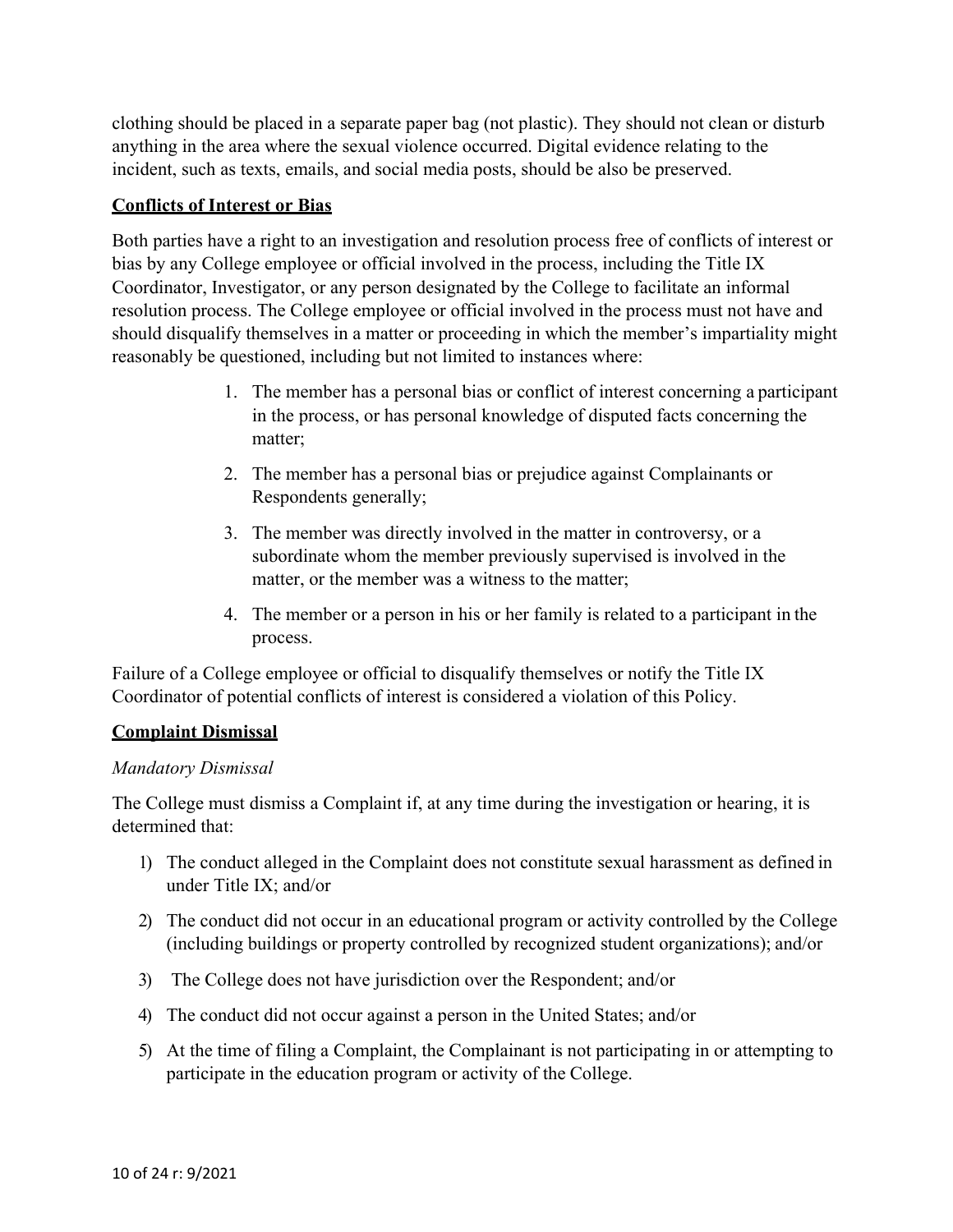#### *Discretionary Dismissal*

The College may dismiss a formal complaint or any allegations therein if at any time during the investigation or hearing:

- 1) A Complainant notifies the Title IX Coordinator in writing that the Complainant would like to withdraw the Complaint or any allegation therein; or
- 2) The Respondent is no longer enrolled in or employed by the College; or
- 3) Circumstances prevent the College from gathering evidence sufficient to reach a determination as to the Complaint or allegations therein.

Upon any dismissal, the College shall promptly send written notice of the dismissal and its rationale simultaneously to the parties. This dismissal decision is appealable by any party under the procedures for appeal below.

## **After Making a Report or Formal Complaint**

Upon receipt of a report or Complaint, the Title IX Coordinator shall undertake an initial assessment to determine appropriate next steps as required under this Policy, including making an initial threat assessment to ensure there is no immediate danger to Complainant or the campus community and, if there is, to take appropriate action, which may include emergency removal of Respondent as described below.

The Title IX Coordinator shall contact Complainant to discuss the availability of appropriate supportive measures that may be implemented with input from the Complainant irrespective of, and in addition to, any resolution process including the formal grievance process, and will notify Complainant about the right to have an advisor.

If the report has been made without filing a Complaint, the Title IX Coordinator will review the allegations and discuss options with the Complainant, including the option of proceeding with a Complaint. If the Complainant does not want to proceed with a Complaint, the Coordinator may initiate a Complaint if the Coordinator determines that a Complaint is warranted.

If the Complainant files a Complaint, or the Title IX Coordinator initiates a Complaint, the matter will proceed as described under the grievance process. A Complainant may, at any time, request a dismissal of the Complaint. All requests for dismissal must be sent to the Title IX Coordinator and be in writing.

After submission of a Complaint and after notifying the Respondent of the Complaint's allegations, the parties will be notified of the availability of informal resolution, as applicable. All parties must voluntarily consent in writing to any informal resolution process. The parties may withdraw such consent at any time and resume the formal grievance process.

The College may consolidate Complaints as to allegations of violations of this Policy against more than one Respondent, or by more than one Complainant against one or more Respondents, or by one party against the other party, where the allegations arise out of the same facts or circumstances.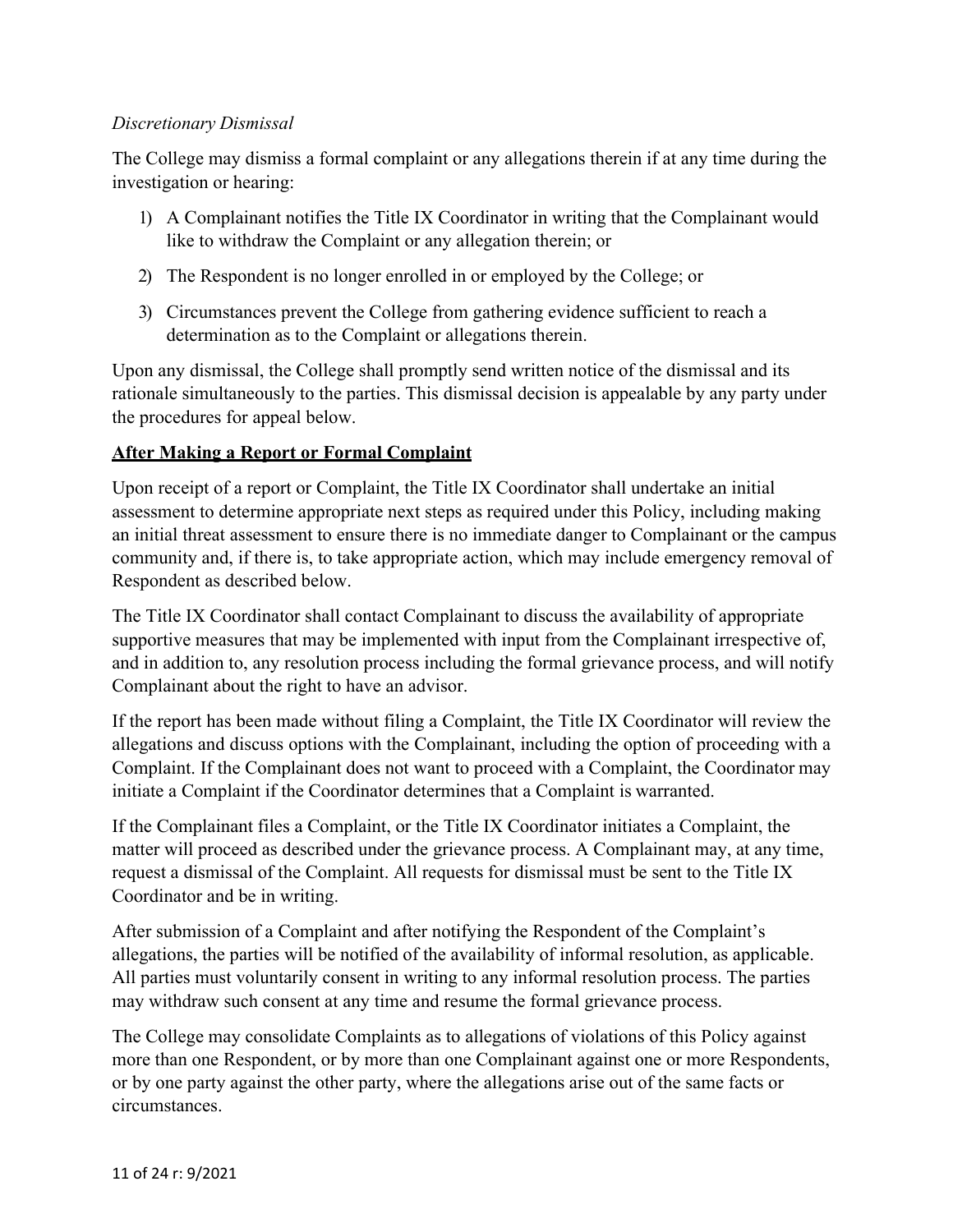At all stages of the process, irrespective of any resolution or grievance process which may be implemented, responsive and reasonable supportive measures will be implemented to ensure continued access to the College's educational program or activities.

#### **Supportive Measures**

Upon receipt of a Report or Complaint under this Policy, the College will offer supportive measures, as appropriate and as reasonably available to the Complainant and/or to the Respondent. Supportive measures are non-disciplinary, non-punitive, individualized services that must be offered without fee or charge to the Complainant or the Respondent before or after the filing of a Complaint or where no Complaint has been filed. Such measures are designed to restore or preserve equal access to the College's programs and/ or activities without unreasonably burdening the other party, including measures designed to protect the safety of all parties or the College's educational environment, or deter discrimination or harassment.

Supportive measures may include extensions of deadlines or other course-related adjustments, modifications of work or class schedules, campus escort services, mutual restrictions on contact between the parties, changes in work locations, leaves of absence, restrictions on access to the campus or to specific campus areas or activities, limitations on extracurricular activities, as well as any other remedy that can be tailored to the involved individuals to achieve the goals of the Policy.

The Title IX Coordinator is responsible for coordinating the effective implementation of supportive measures. Upon receipt of a Report or Complaint under this Policy, the Title IX Coordinator will promptly contact the Complainant to discuss the availability of supportive measures, consider the Complainant's wishes with respect to supportive measures with or without the filing of a Complaint, and explain to the Complainant the process for filing a Complaint. The Title IX Coordinator will contact the Respondent concerning supportive measures no later than issuance of notice that an investigation will be conducted.

The College will maintain the confidentiality of any supportive measures provided to the Complainant or Respondent, to the extent that maintaining such confidentiality would not impair the ability of the College to provide the supportive measures. The College will promptly address any violation of the protective measures. The College will take immediate and responsive action to enforce a previously implemented restriction if such restriction is violated.

## **Emergency Removal of Respondent and Administrative Leave of Employee Respondent**

The College reserves the right to remove a Respondent from its education program or activities on an emergency basis when the Respondent poses an immediate threat to the health or safety of any student or campus community member. The College will implement the least restrictive emergency actions possible in light of the circumstances and safety concerns. If an emergency removal is imposed, the Respondent will be given notice of the removal and the option to meet with the Title IX Coordinator prior to such action/removal being imposed, or as soon thereafter as reasonably possible, to show cause why the removal should not be implemented. Emergency removal decisions are not subject to Appeal.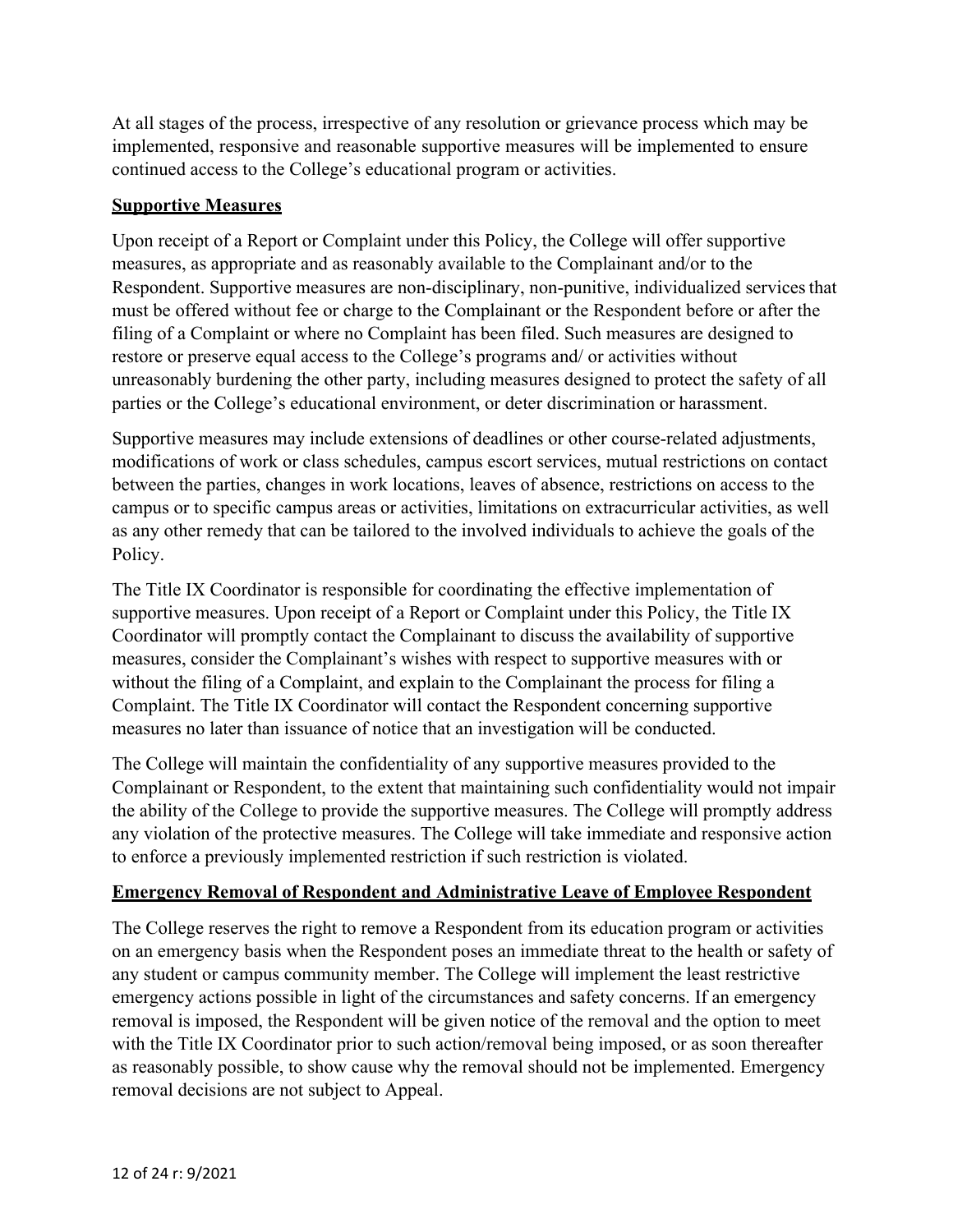Respondents that are College's employees may be placed on administrative leave during the pendency of a grievance process as determined by the College and the Title IX Coordinator.

## **Informal Resolution**

At any time prior to reaching a determination regarding responsibility, the College may offer and facilitate an informal resolution process, such as mediation, that does not involve a full investigation and adjudication. Informal Resolution is a voluntary, structured interaction between or among the parties that is designed to reach an effective resolution to a Report or Complaint made under this Policy. The College recognizes that Informal Resolution options may be an appropriate means of addressing some forms of possible Prohibited Conduct reported under this Policy. Informal Resolution may include, but ot limited to:

- Referral for disciplinary action;
- An agreement between the parties;
- Referring the Respondent to targeted preventive educational and training programs; and
- Conducting a follow-up review to ensure that the resolution has been carried out effectively.

Informal Resolution is not appropriate for all forms of possible Prohibited Conduct under the Policy and the Title IX Coordinator retains the discretion to determine which cases are appropriate for Informal Resolution. The Title IX Coordinator will determine if Informal Resolution is appropriate based upon: 1) the willingness of the parties to participate in Informal Resolution; 2) the nature of the conduct at issue; and 3) the susceptibility of the conduct to Informal Resolution.

Participation in the Informal Resolution process is voluntary and the College will not require the parties to participate in an informal resolution process to resolve allegations of Prohibited Conduct under this Policy. Both a Complainant and a Respondent can request to end this type of resolution and pursue an investigation at any time.

The College must obtain the parties' voluntary, written consent to the informal resolution process. The College will provide the parties with written notice disclosing: 1) the allegations; 2) the requirements of the Informal Resolution process, including the circumstances under which it precludes the parties from resuming an investigation arising from the same allegations, provided, however, that at any time prior to agreeing to a resolution, any party has the right to withdraw from the informal resolution process and resume the formal resolution process; and 3) any consequences resulting from participating in the Informal Resolution process, including the records that will be maintained or could be shared.

Individuals may be accompanied by an Advisor at any meetings related to the Informal Resolution process. Information shared or obtained during Informal Resolution will be treated as confidential to the extent permitted by law and will not result in subsequent disciplinary actions by the College, unless additional action is deemed necessary to fulfill the College's legal obligations.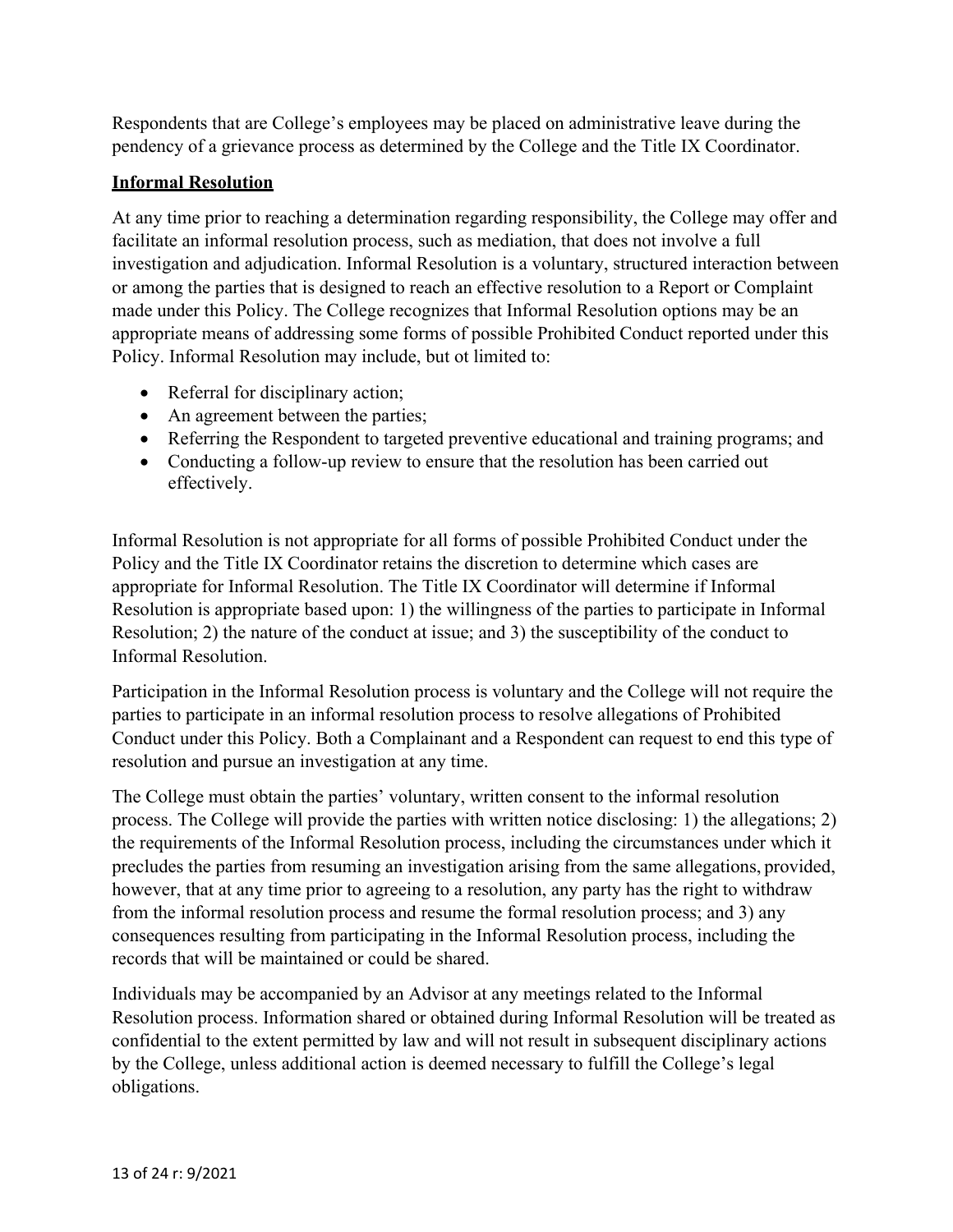The Title IX Coordinator will conduct the Informal Resolution process unless good cause requires another individual. The Title IX Coordinator will endeavor to complete the Informal Resolution process promptly, typically within 30 to 60 business days of notifying the parties in writing of starting the process. However, the Title IX Coordinator may extend the Informal Resolution process past 60 days for good cause. The Title IX Coordinator will notify the parties in writing of the reason for any extension and the projected new timeline. The actual time required will depend on the specific circumstances, including the complexity of the allegations and the nature of the alleged conduct.

Once the parties have agreed to the terms of an Informal Resolution, the College will not conduct a formal investigation unless the Title IX Coordinator determines that the Respondent failed to satisfy the terms of the Informal Resolution. The College will keep records of any resolution that is reached, and failure to abide by the resolution may result in appropriate responsive actions.

## **Notice of the Investigation to the Parties**

The College will notify the Complainant (or potential Complainant) and Respondent, in writing and simultaneously, of its decision to proceed to investigation of any alleged violation of this Policy. This notice will include a copy of the Complaint. The written notification to the Complainant and to the Respondent will include the following, where known at that time:

- A copy of this Policy, including any available Informal Resolution processes.
- A description of the allegations potentially constituting a violation of this Policy, including sufficient details known at the time. Sufficient details include the identities of the parties involved in the incident, if known, the conduct allegedly constituting a violation of this Policy, and the date and location of the alleged incident, if known.
- Notice that the Respondent is presumed not responsible for the alleged conduct and that a determination regarding responsibility is made at the conclusion of the Procedures in this Policy.
- The date, time, location, participants, and purpose of all hearings, investigative interviews, or other meetings, with sufficient time for the party to prepare to participate.
- Notice to the parties that they may have an advisor of their choice, who may be, but is not required to be an attorney.
- Notice to the parties of the College's student or employee code of conduct that prohibits knowingly making false statements or knowingly submitting false information during the procedures under this Policy.
- Notice that the parties will be given an opportunity to inspect and review all directly related and relevant evidence obtained during the investigation.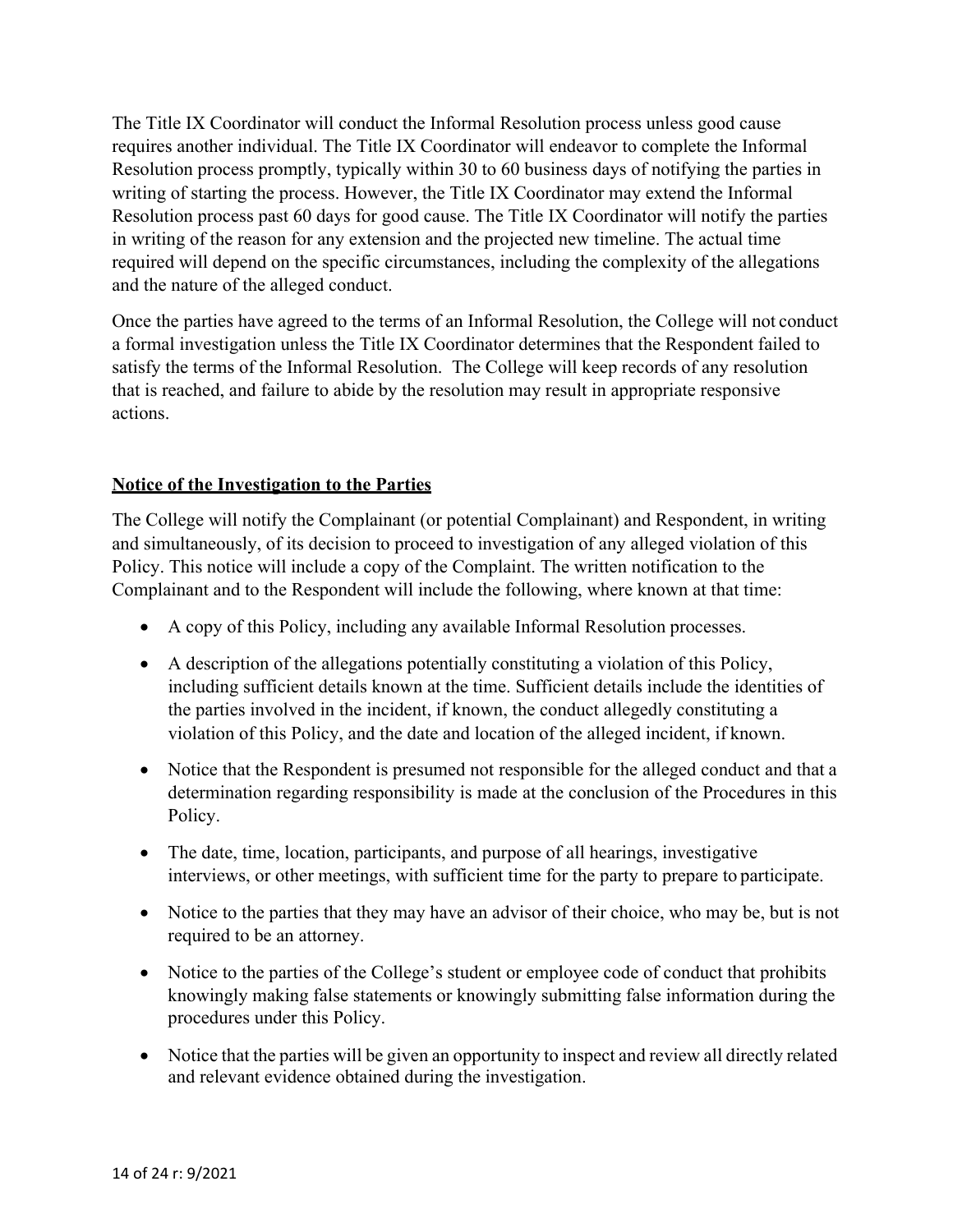- The College's policy on retaliation.
- Information about the privacy of the process.
- An instruction to preserve any evidence that is directly related to the allegations.

The College will provide the Respondent with sufficient time to review the notice and prepare a response before any initial interview.

In the course of the investigation, the College will provide notice of any additional allegations to the parties if the College decides to investigate allegations about the Complainant or Respondent that are not otherwise provided in the initial written notice.

## **Right to an Advisor**

The parties have the right to select an advisor of their choice to accompany them to any or all meetings and interviews during the resolution process. There are no limits on who can serve as an advisor; it may be a friend, mentor, family member, attorney, or any other individual a party chooses to advise, support, and/or consult with them throughout the resolution process. Under Title IX, cross-examination is required during the hearing, and must be conducted by the parties' advisors. If a party selects an advisor of their choice, this advisor must perform crossexamination on their behalf during the hearing, as the parties are not permitted to directly crossexamine each other or any witnesses. If a party does not have an advisor, or the advisor does not appear for a hearing, the College will provide one for the limited purpose of conducting crossexamination on behalf of the party.

An advisor who is also a witness to the allegations in the complaint creates potential for bias and conflict-of-interest. A party who chooses an advisor who is also a witness can anticipate that issues of potential bias will be explored by the hearing Decision-maker(s) and may, but will not necessarily, impact the Final Determination.

The College cannot guarantee equal advisory rights, meaning that if one party selects an advisor who is an attorney, but the other party does not select or retain an attorney or cannot afford an attorney, the College is not obligated to provide the other party with an attorney.

#### **Timeframe for Investigations**

The College will complete all investigations, hearings, and appeals within reasonably prompt timeframes. The College's goals are to complete investigations and hearings within 90 Business Days and to complete the appeals process within 30 Business Days after receipt of the appeal. These processes may be temporarily delayed or extended for a limited time frame for good cause. Good cause may include considerations such as the absence of a party, a party's advisor or witness, concurrent law enforcement activity, or the need for language assistance or accommodation of disabilities. The Title IX Coordinator will provide written notice of any delays and/or extensions to the parties and describe the reason(s) for the delays and/or extension.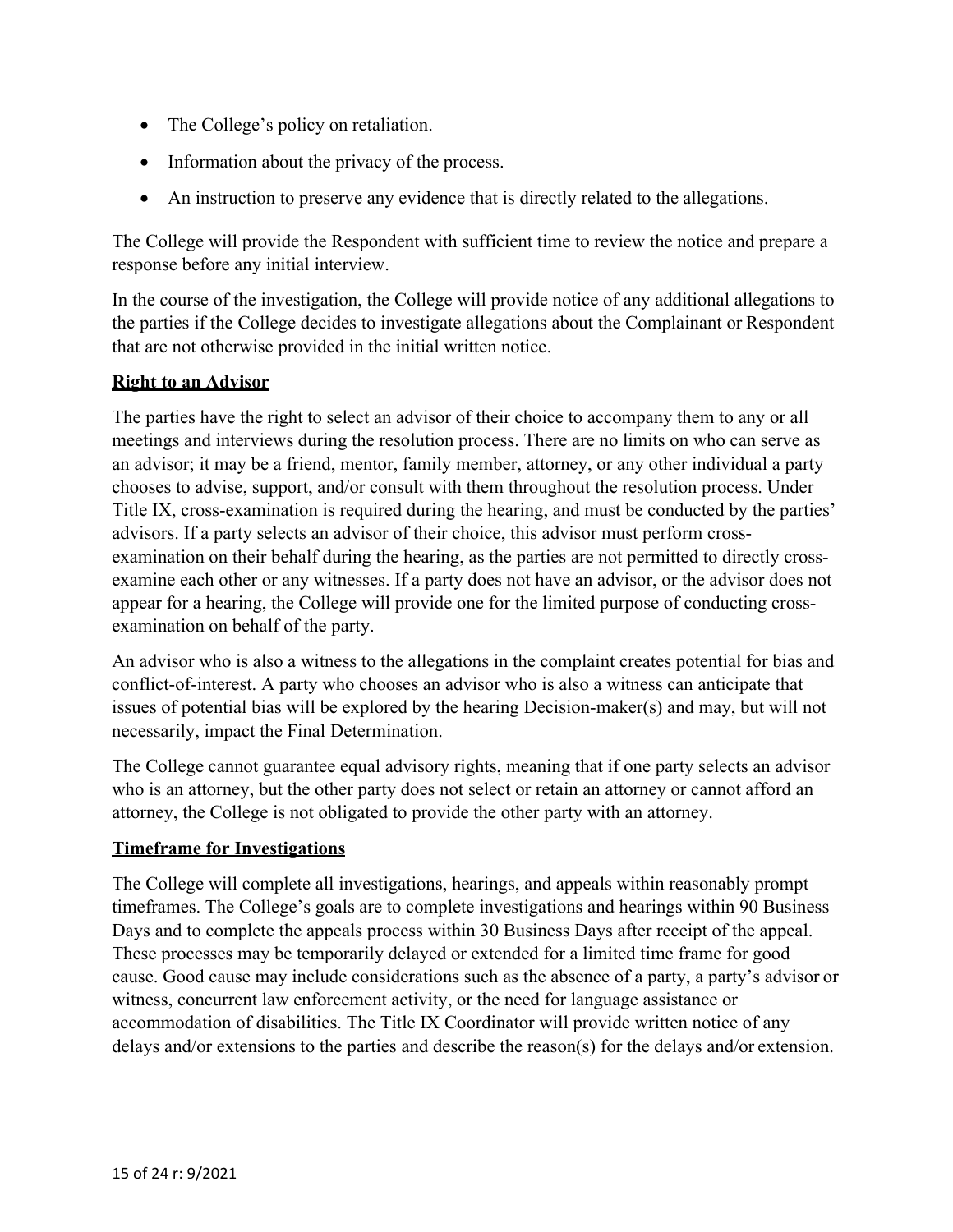## **The Investigation Procedures**

Investigators serve free from conflict of interest, objectively and without bias. All investigations are thorough, reliable, impartial, prompt, and fair. Investigations involve interviews with all relevant parties and witnesses and obtaining available, relevant evidence. The College, not the parties, bears the burden of gathering evidence and burden of proof. Parties have equal opportunity, through the investigation process, to suggest witnesses and questions, to provide evidence and expert witnesses, and to fully review and respond to all evidence on the record.

The investigation will be conducted within a reasonably prompt timeframe, allowing for thorough collection and evaluation of all evidence related to the allegations. The investigator will keep the parties informed as to estimated timelines, and any delays.

No unauthorized audio or video recording of any kind is permitted during investigation meetings. If Investigator(s) elect to audio and/or video record interviews, all involved parties must be made aware of [and consent to] audio and/or video recording.

Witnesses who are College's employees are expected to cooperate with and participate in the College's investigation and resolution process. Failure of such witnesses to cooperate with and/or participate in the investigation or resolution process constitutes a Policy violation and may warrant discipline. Interviews may occur in-person or remotely.

The parties may suggest witnesses and documents to the investigator, as well as questions for the investigator to ask the other party and any witnesses. The investigator will determine whether the suggestions are relevant and appropriate. The College asks the parties to keep the investigation private but cannot prohibit the parties from discussing the investigation with others in connection with identifying evidence for the investigator to gather.

Prior to the conclusion of the investigation, the parties will be provided with an electronic or hard copy of the draft investigation report as well as an opportunity to inspect and review all of the evidence obtained as part of the investigation that is directly related to the allegations in the Formal Complaint, (whether or not it will be used in reaching a determination). The parties will have a ten (10) business day review and comment period so that each party may meaningfully respond to the evidence.

The Investigator will incorporate any relevant feedback provided by the parties during the review process, and the final report is then shared with all parties and their advisors through electronic transmission or hard copy at least ten (10) business days prior to a hearing.

#### **Evidentiary Considerations in the Investigation**

The investigation includes collection of all evidence directly related to the allegations, which is not otherwise privileged. Only evidence which is also deemed relevant is summarized in the investigative report which is considered by the Decision-Maker(s), in rendering a determination of responsibility. All parties are provided the opportunity to review all non-privileged evidence gathered during the investigation which is directly related to the allegations in the complaint,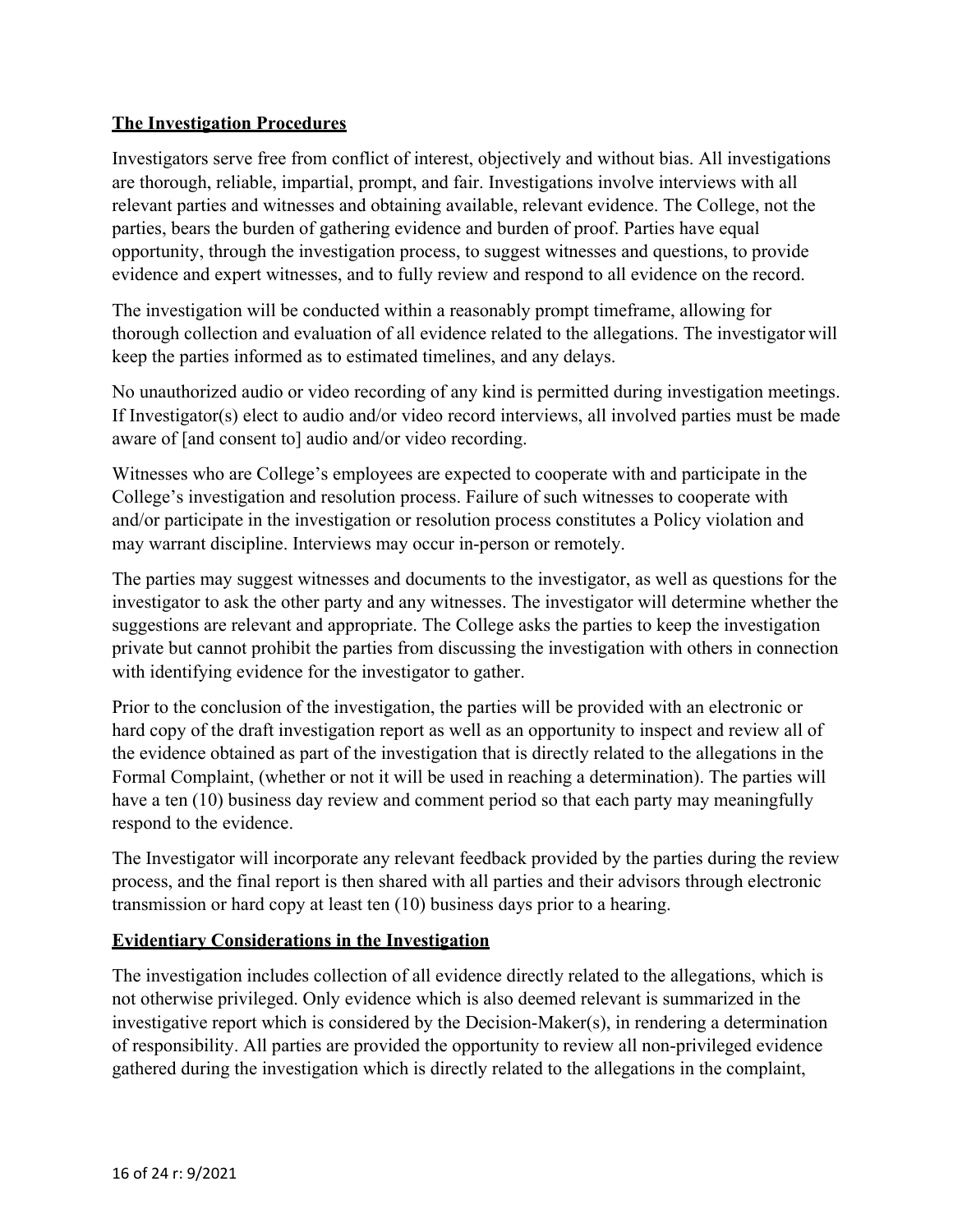whether or not it is also included in the investigative report. All parties are also provided with a copy of the investigative report summarizing relevant evidence only.

Relevant evidence does not include evidence about the Complainant's sexual predisposition or prior sexual behavior, unless such evidence is offered to prove that someone other than the Respondent committed the conduct alleged by the Complainant, or if the evidence concerns specific incidents of the Complainant's prior sexual behavior with respect to the Respondent, and are offered to prove consent.

Privileged evidence is likewise excluded from both the investigation, investigative report and hearing unless a party expressly waives this privilege in writing and consents to the release of this information during the grievance process.

# **Investigative Report**

Upon conclusion of the investigation, the Investigator will create an investigative report that fairly summarizes relevant evidence and, at least ten (10) days prior to a hearing, will send the report to each party and the party's advisor, if any, the investigative report in an electronic format or hard copy, for their review and written response.

# **The Hearing**

Upon conclusion of the investigation and distribution of the investigative report to the parties, the matter will proceed to the hearing stage of the grievance process. The hearing will be offered live, in real-time and will include cross-examination. A Decision-maker(s) will be appointed to preside over the hearing, evaluate the evidence and make a determination as to each allegation in the complaint. Investigators, Title IX Coordinator (or designee) or advisors are prohibited from serving as Decision-makers. The Decision-maker may be an institution employee or outside contractor appointed by the Title IX Coordinator. Regardless, they will be appropriately trained, including on how to make a trauma-informed response, with such training coordinated by the Title IX Coordinator. The Title IX Coordinator will inform the parties of the Decision-maker's identity. Within five (5) calendar days after the notification, the parties may request the Decision-maker's disqualification because of bias or conflict of interest. The Title IX Coordinator shall have sole discretion to decide whether an actual bias or conflict of interest exists. Employment or affiliation with the institution, or prior work as a contractor, on its own, does not warrant disqualification. Similarly, the Decision-maker's gender, gender identity, race, ethnicity, religion, sexual orientation or similar identifying characteristic, or the fact that they differ from those of any party, do not, on their own, warrant disqualification.

The College reserves the right to adopt any hearing protocols, which will be applied and be made available equally to both parties, to ensure the efficiency, order and decorum of the hearing process. Any such protocols will be provided in writing to the parties, witnesses and participating individuals at least ten (10) days prior to the scheduled hearing date.

The College may designate an administrative facilitator of the hearing, which may include the Title IX Coordinator, as long as they do not have a conflict of interest.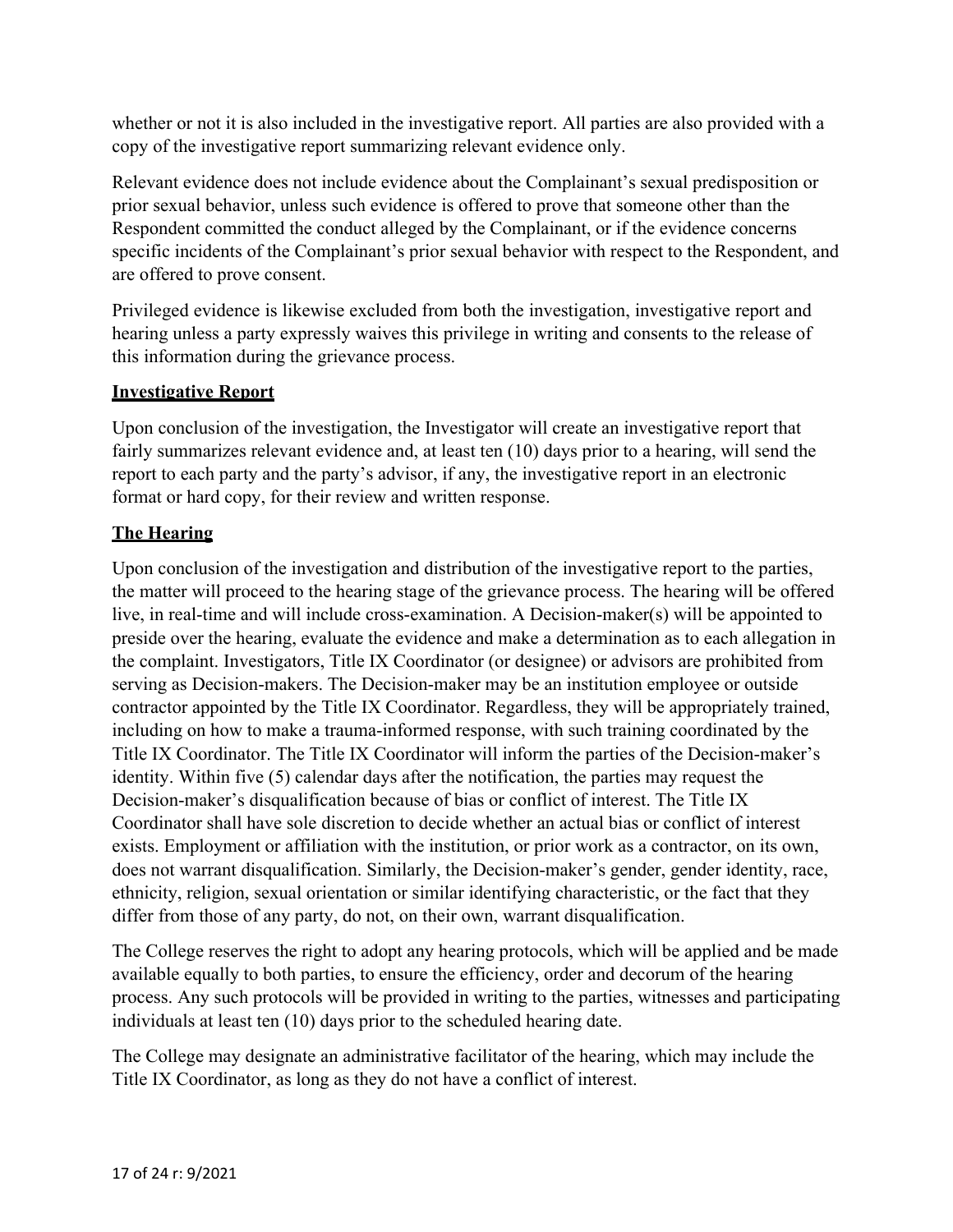The College may conduct the hearing virtually at its discretion or upon request of a party. Request for remote participation by any party or witness should directed to the Title IX Coordinator made at least five (5)] business days prior to the hearing.

The Decision-maker may question the parties and any witness at the hearing.

Only relevant questions, testimony and evidence may be proffered at the hearing, and the Decision-maker will make determinations as to relevancy of every question posed by an advisor during cross-examination before it is answered, and of any evidence offered. The hearing does not consider the following which are deemed not relevant: 1) incidents not directly related to the possible violation, unless they evidence a pattern; or 2) questions and evidence about the Complainant's sexual predisposition or prior sexual behavior, unless such questions and evidence about the Complainant's prior sexual behavior are offered to prove that someone other than the Respondent committed the conduct alleged by the Complainant, or if the questions and evidence concern specific incidents of the Complainant's prior sexual behavior with respect to the Respondent and are offered to prove consent.

Privileged evidence or testimony, likewise, may not be proffered during the hearing, without a party's waiver and written consent allowing its consideration at the hearing.

Parties may not conduct cross-examination. Advisors only will conduct cross-exam on a party's behalf. If a party does not have an Advisor present at the live hearing, the College will provide without fee or charge to that party, an Advisor of the College's choice, who may be, but is not required to be, an attorney, to conduct cross-examination on behalf of that party. Only relevant questions will be allowed.

If a party or witness does not attend, or chooses not to submit to cross-examination at the hearing, the Decision-maker may not rely on any prior statement made by that party or witness in the ultimate determination of responsibility, provided however, that the Decision-maker(s) may not draw any inference solely from a party's or witness's absence from the hearing or refusal to answer cross-examination or other questions.

Parties, advisors, witnesses, and all participating individuals are expected to behave respectfully during the hearing. Harassing, intimidating or disruptive behavior will not be tolerated, and the College reserves the right to exclude anyone from participation in the process that fails to comport themselves accordingly.

An audio or audiovisual recording, or transcript will be made of the hearing, and will be made available to the parties for inspection and review. No other recording of the hearing will be allowed.

## **False Allegations and Evidence**

Making deliberately false and/or malicious accusations, knowingly providing false evidence, tampering with or destroying evidence, or deliberately misleading an official conducting an investigation are policy violations subject to discipline.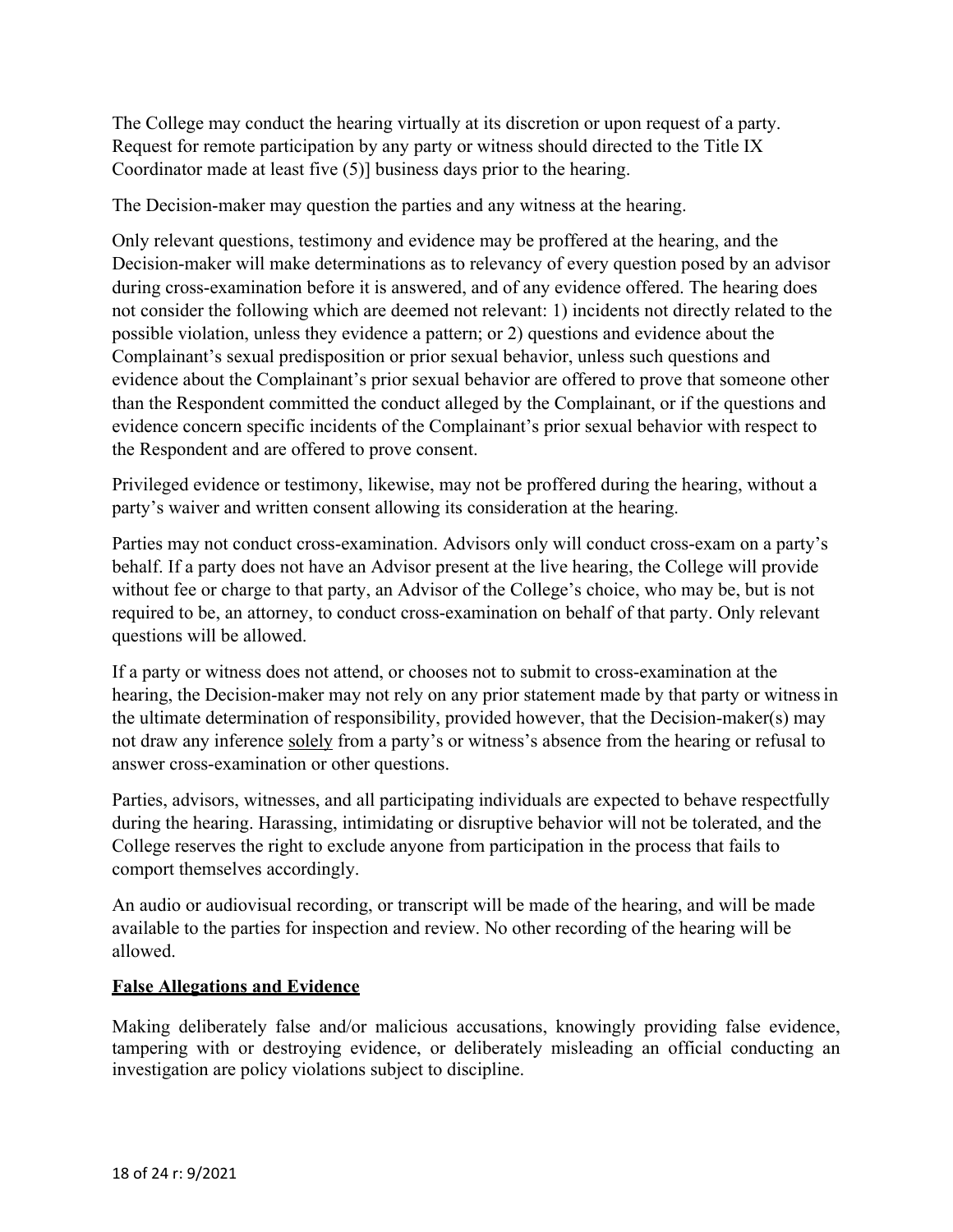# **Final Determination as to Responsibility and Standard of Proof**

Upon completion of the hearing, the Decision-maker will deliberate privately and will render a finding as to each allegation in the Complaint by applying the preponderance of the evidence whether it is more likely than not that the Respondent violated the Policy as alleged. The decision will be provided simultaneously to the parties through the issuance of a written determination letter, delivered by one or more of the following methods: in person, mailed to the local or permanent address of the parties as indicated in official the College records, or emailed to the parties' email or otherwise approved account. Once mailed, emailed, and/or received inperson, notice will be presumptively delivered.

The determination letter will include:

- 1. Identification of the allegations potentially constituting sexual harassment as defined under the Policy;
- 2. A description of the procedural steps taken from the receipt of the formal complaint through the determination, including any notifications to the parties, interviews with parties and witnesses, site visits methods used to gather evidence, and hearing held;
- 3. Findings of fact supporting the determination;
- 4. Conclusions regarding application of the College's code of conduct to the facts;
- 5. A statement, and rationale for, the results as to each allegation, including a determination regarding responsibility, and disciplinary sanctions the College imposes on the Respondent, and whether remedies designed to restore or preserve equal access to the College's education program or activity will be provided by the College to the Complainant; and
- 6. The College's permissible bases for the Complainant and Respondent to appeal.

The determination regarding responsibility becomes final either on the date that the College provides the parties with the written determination of the result of the appeal, if an appeal is filed, or if an appeal is not filed, the date on which an appeal would no longer be considered timely.

## **Sanctions/Disciplinary Actions and Remedies**

Factors considered when determining a sanction or other disciplinary action may include, but are not limited to:

- The nature, severity of, and circumstances surrounding the violation;
- An individual's disciplinary history;
- Class standing (hours earned) where necessary to determine the impact of the sanction on the Complainant, Respondent, or College's community. The academic records of the parties shall not be considered in determining sanctions;
- Previous allegations involving similar conduct;
- Completion of required training related to this Policy;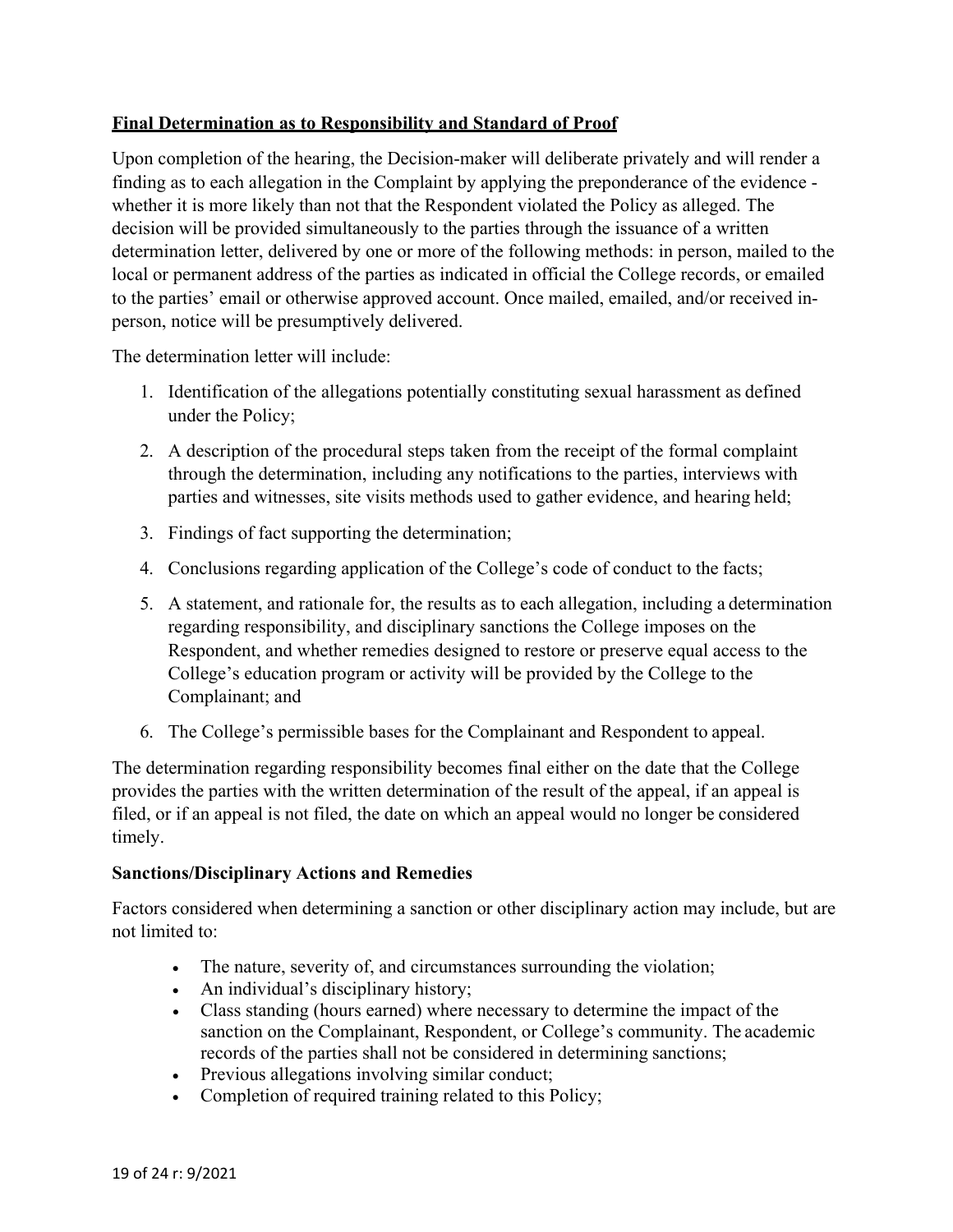- The need for sanctions to bring an end to the sexual harassment and/or retaliation;
- The need for sanctions/responsive actions to prevent the future recurrence of sexual harassment and/or retaliation; and
- The need to remedy the effects of the sexual harassment and/or retaliation on the victim and the community.

The following are the possible sanctions that will be imposed upon individuals who are found to be responsible for specific violations of the Policy. The sanctions listed below may be imposed singularly or in combination and second or subsequent offenses will receive more severe sanction. Possible sanctions include, but are not limited to:

- Warning
- Disciplinary probation
- Training
- Mandatory counseling/coaching
- Censure: a formal written reprimand for Policy violation placed in the Respondent's file
- Exclusion from participation in certain activities for specified period
- Suspension from campus
- Termination/Expulsion
- Revocation of admission
- Other appropriate corrective action in addition to or in place of the above sanctions, the College may impose any other sanction as deemed appropriate.

The Decision-maker may also decide to provide remedies to the Complainant. Remedies must be designed to restore or preserve equal access to the College's programs and activities. Such remedies may include the same individualized services described in this Policy as "supportive measures"; however, remedies need not be non-disciplinary or non-punitive and need not avoid burdening the Respondent.

## **Appeals**

The Respondent and the Complainant may appeal the College's closure or dismissal of a complaint or allegations therein, as well as the Decision-maker's final determination of responsibility and/or sanctions or discipline. The College will implement the appeal procedures equally for both parties and will use the preponderance of the evidence standard for its determination.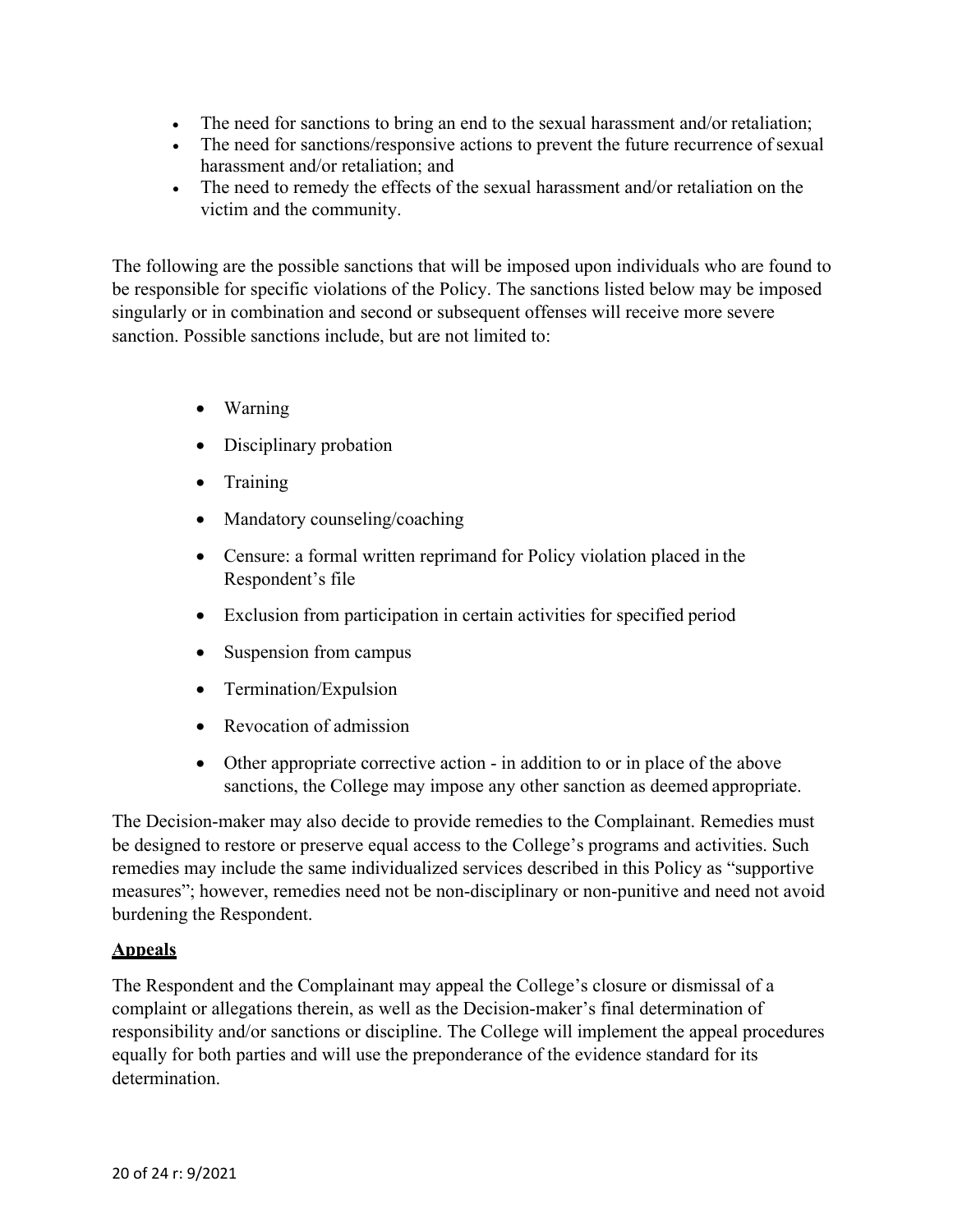All appeals must be submitted in writing to the Title IX coordinator within five (5) business Days of the receipt of the written decision rendered by the Decision-maker. The Title IX Coordinator will refer only timely and appealable matters to an Appeal Officer. If the Title IX Coordinator determines that the matter cannot be appealed, he or she will provide written notice to the requesting party. If the matter is referred for an appeal, the Title IX Coordinator will then disclose, in writing, the Appeal Officer's identity to the person making the appeal.

After the Appeal Officer has been selected and the matter is assigned, the Appeal Officer will notify both parties in writing of the appeal and its basis. Both parties may submit a written statement supporting or challenging the matter's outcome. When an appeal is filed by one party, the College will notify the other party in writing that an appeal has been filed. An appeal must be based on one or more of the following grounds:

- 1. **Procedural Error:** A procedural error occurred that affected the outcome of the investigation, including the findings and/or sanctions or discipline. A description of the error and its impact on the outcome of the case must be included in the written appeal.
- 2. **New Evidence***:* New evidence that was not reasonably available at the time that the determination of responsibility was made and that could affect the outcome of the case, including the findings and/or sanctions. Information that was known to the Complainant or Respondent during the investigation, but which he or she chose not to present, is not new evidence. A summary of this new evidence and its potential impact on the investigation findings and/or sanctions must be included in the written appeal.
- 3. **Conflict of Interest or Bias:** The Title IX Coordinator, Investigator(s), or a Decisionmaker had a conflict of interest or bias for or against Complainants or Respondents generally or the individual Complainant or Respondent that affected the outcome of the matter.

There are no other grounds for appealing a Decision-maker's final determination.

Appeals are not intended to be a full rehearing of the Complaint. Appeals will not include a hearing. The parties will be given a reasonable, equal opportunity to submit a written statement in support of, or challenging, the outcome of the investigation. A decision on the merits will be based on information provided in the appeal document. If an appeal is based on the availability of new evidence, this evidence must be described with specificity and must be available for review within a reasonably prompt timeframe for consideration. Title IX personnel with prior involvement in the matter will not be permitted to serve as an Appeal Officer in the appeal.

After reviewing the written appeal, the Appeal Officer has the sole discretion to deny or grant the appeal, and, if granted, order a new hearing or refer the case back to the Decision-maker with instructions. The Appeal Officer, if the appeal is granted, may order the Title IX Coordinator to reopen a dismissed case.

The appeal outcome will specify the finding on each ground for appeal, any specific instructions for remand or reconsideration, and the rationale supporting the findings. Appeal decisions will be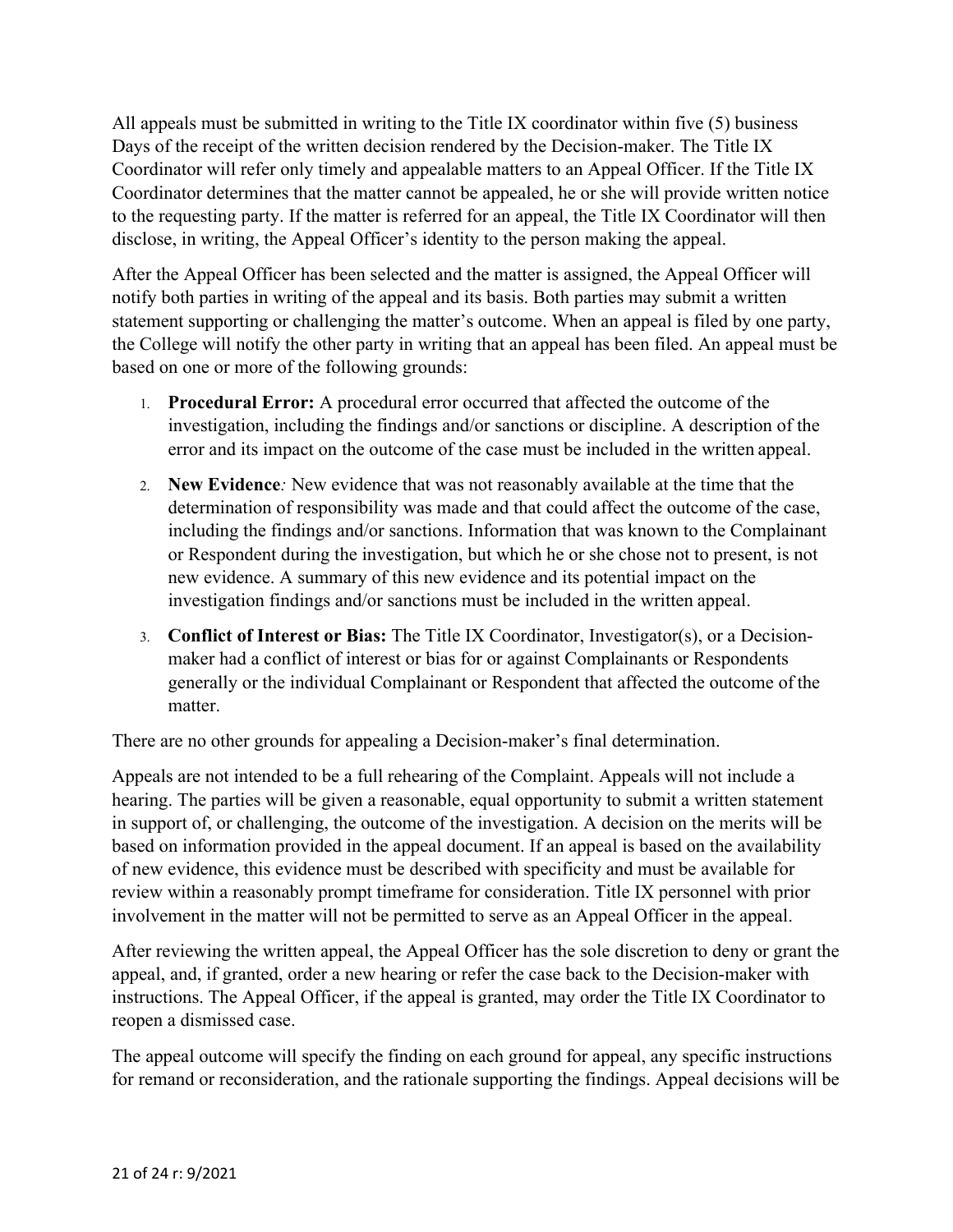made within seven (7) business days, barring exigent circumstances, including the review of new evidence not immediately available for submission with the appeal request.

Notification of the appeal outcome will be made in writing and will be delivered simultaneously to the parties by one or more of the following methods: in person, mailed to the local or permanent address of the parties as indicated in official College's records, or emailed to the parties' email or otherwise approved account. Once mailed, e-mailed and/or received in-person, notice will be presumptively delivered. All appeal decisions are final.

# **Records**

The Title IX Coordinator maintain detailed records of each matter, including individuals involved, investigative steps taken, documentation received, individuals interviewed, decisions reached, and reason(s) for the decisions reached. Complaints and information gathered in the course of an investigation will be kept private to the extent permitted by law. For allegations of Title IX Sexual Harassment, the College will maintain records for a period of seven years of:

- 1. Reports or Formal Complaints alleging sexual discrimination, including harassment.
- 2. Records of any dismissal of a Formal Complaint.
- 3. Each sexual harassment investigation including any determination regarding responsibility and any audio or audiovisual recording or transcript required under federal regulation;
- 4. Any disciplinary sanctions imposed on the Respondent;
- 5. Any Remedies implemented by the College designed to restore or preserve equal access to the College's education program or activity;
- 6. Any appeal and the result therefrom;
- 7. Any Informal Resolution and the result therefrom;
- 8. All materials used to train Title IX Coordinators, Investigators, Decision-makers, and any person who facilitates an Informal Resolution process. The College will make these training materials publicly available on the College's website; and
- 9. Any actions, including any supportive measures, taken in response to a report or formal complaint of sexual harassment, including:
	- a. The basis for all conclusions that the response was not deliberately indifferent;
	- b. Any measures designed to restore or preserve equal access to the College's education program or activity; and
	- c. If no supportive measures were provided, document the reasons why such a response was not clearly unreasonable in light of the known circumstances.

## **Training**

The College shall take steps to ensure that any individual designated as a Title IX Coordinator, Investigator, Decision-maker, or any person designated by a recipient to facilitate an Informal Resolution process, receive training as required by the final Title IX regulations. The training materials must not rely on sex stereotypes and must promote impartial investigations and adjudications of formal complaints of sexual harassment. The College will post the training materials on its website.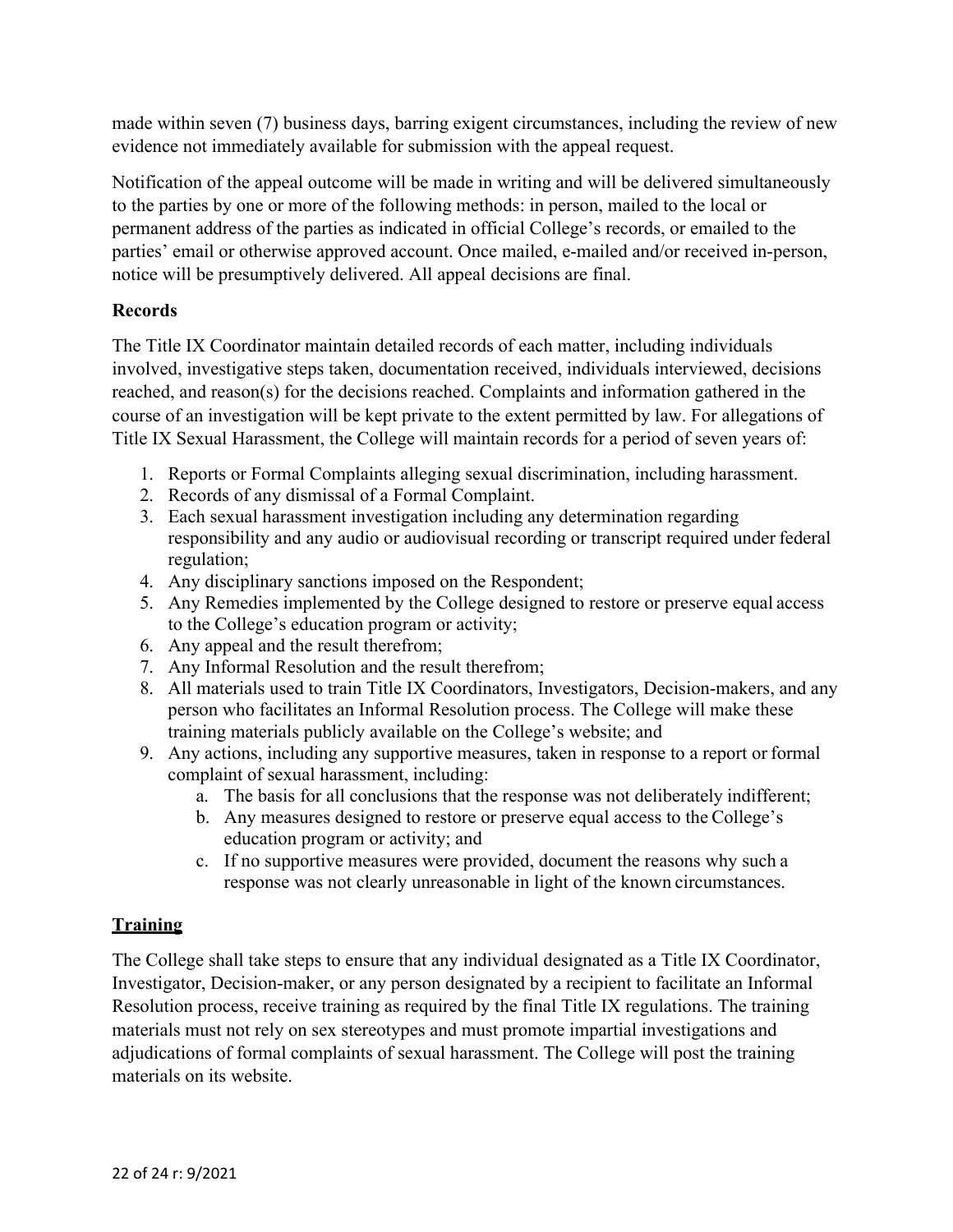# **Revision of this Policy**

This Policy and procedures supersede any previous policy(ies) addressing harassment, sexual misconduct, discrimination, and/or retaliation under Title IX and will be reviewed and updated subject to any relevant change in law or College policy, and on a recurring periodic basis, by the Title IX Coordinator. The College reserves the right to make changes to this Policy as necessary, which become effective when published.

This Policy and procedures are effective as of August 13, 2020.

# **Definitions**

In addition to those terms defined above, the following terms also apply to this Policy:

**Actual Notice:** Notice of violations of this Policy or allegations of violations to this Policy to a College's Title IX Coordinator or any official of the College who has authority to institute corrective measures on behalf of the College. Imputation of knowledge based solely on vicarious liability or constructive notice is insufficient to constitute actual knowledge. This standard is not met when the only official of the College with actual knowledge is the Respondent. The mere ability or obligation to report sexual harassment or to inform a student about how to report sexual harassment, or having been trained to do so, does not qualify an individual as one who has authority to institute corrective measures on behalf of the College. "Notice" as used in this paragraph includes, but is not limited to, a Report to the Title IX Coordinator.

**Advisor**: A party may choose to have another individual accompany them to meetings with the Investigator(s), or to a hearing. The advisor of choice may be, but is not required to be, an attorney,

**Complainant:** A person or entity who is alleged to be the victim of conduct that could constitute a violation of this Policy.

**Complaint or Formal Complaint:** A document filed by a Complainant, or signed by the Title IX Coordinator, that alleges a potential violation of this Policy and requests that the College investigate the allegation or allegations. The phrase "document filed by a Complainant" means a document or electronic submission (such as by electronic mail) that contains the Complainant's physical or digital signature, or otherwise indicates that the Complainant is the person filing the formal Complaint. At the time of filing a Complaint, a Complainant must be participating in or attempting to participate in the education program or activity of the College.

**Decision-maker(s)**: A trained individual with responsibility for making a Final Determination as set forth in the College's grievance process. A Decision-maker must maintain neutrality and cannot perform the function of either the Title IX Coordinator or Investigator.

**Education Program or Activity:** Any location, event, or circumstance over which the College exercises substantial control over both the Respondent and the context in which the alleged violation of this Policy occurs, and also includes any building owned or controlled by a student organization that is officially recognized by the College.